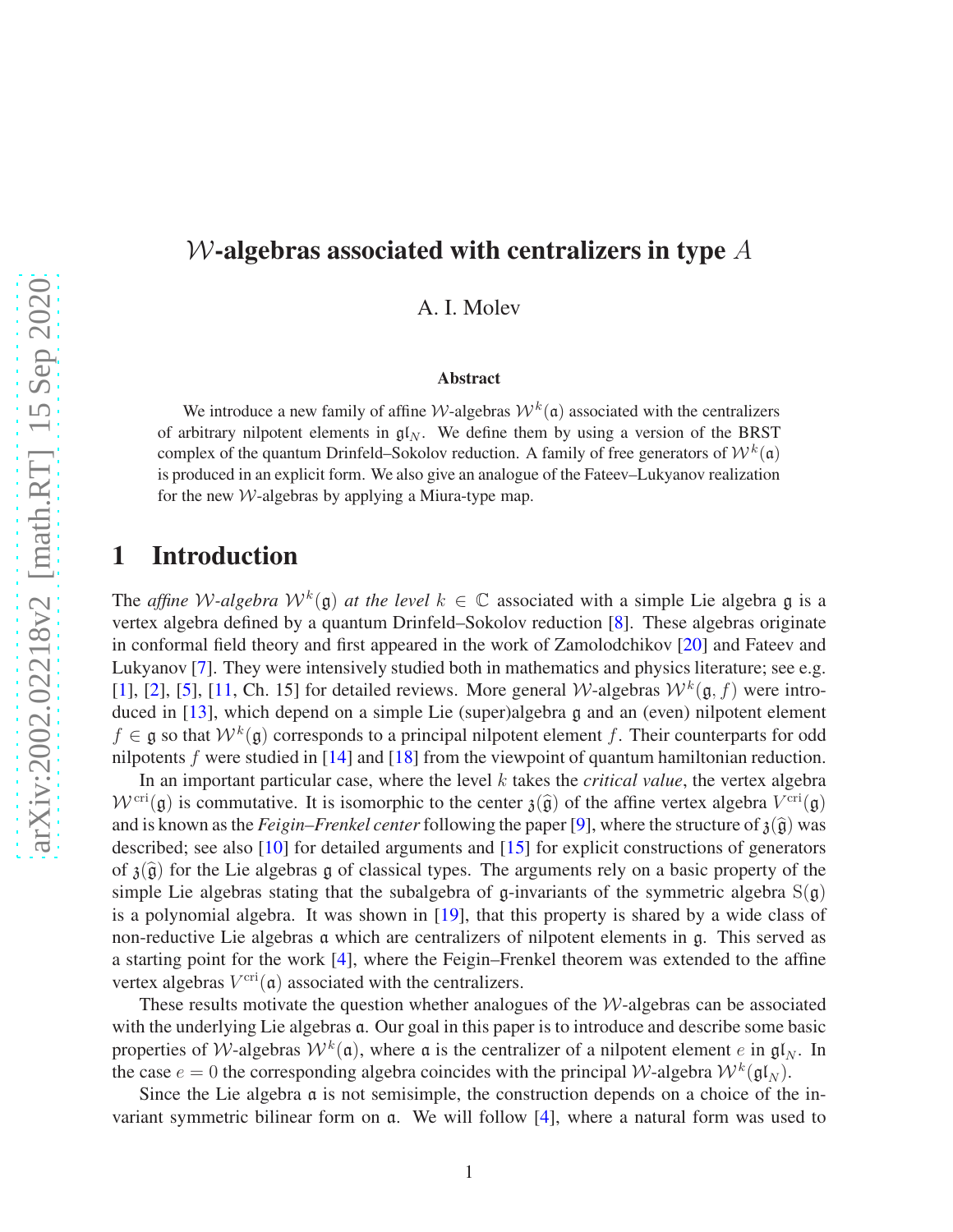introduce the corresponding affine Kac–Moody algebra  $\hat{a}$ . Its vacuum module  $V^k(\mathfrak{a})$  at the level *k* is a vertex algebra. The Lie algebra a admits a triangular decomposition  $a = n_-\oplus \mathfrak{h} \oplus n_+$ which gives rise to a Clifford algebra associated with  $n_+$  and we let F be its vacuum module. As with the case of simple Lie algebras [\[11,](#page-14-5) Ch. 15], the vertex algebra  $C^k(\mathfrak{a}) = V^k(\mathfrak{a}) \otimes \mathcal{F}$ acquires a structure of a BRST complex of the quantum Drinfeld–Sokolov reduction. We show that its cohomology  $H^k(\mathfrak{a})^i$  is zero for all degrees  $i \neq 0$  and define the *W*-algebra by setting  $\mathcal{W}^k(\mathfrak{a}) = H^k(\mathfrak{a})^0.$ 

Furthermore, we give an explicit construction of free generators of the W-algebra  $W^k(\mathfrak{a})$ . In the particular case  $e = 0$  they coincide with those previously found in [\[3\]](#page-14-9). A version of the quantum Miura map yields an embedding of  $W^k(\mathfrak{a})$  into the vertex algebra  $V^{k+N}(\mathfrak{h})$  associated with the diagonal subalgebra h of  $\alpha$ . In the case  $e = 0$  we recover the corresponding realization [\[7\]](#page-14-1) of  $W^k(\mathfrak{gl}_N)$  as in [\[3\]](#page-14-9); see also [\[2\]](#page-14-3).

As with this particular case, the vertex algebra  $W^{-N}(\mathfrak{a})$  at the critical level  $k = -N$  turns out to be commutative. It is isomorphic to the classical W-algebra  $W(\mathfrak{a})$  introduced in [\[17\]](#page-15-6) and to the center of the vertex algebra  $V^{-N}(\mathfrak{a})$ , as described in [\[4\]](#page-14-8) and [\[16\]](#page-15-7); cf. [\[9\]](#page-14-6).

Note that if all Jordan blocks of the nilpotent element *e* are of the same size, the Lie algebra a is isomorphic to a truncated polynomial current algebra of the form  $\mathfrak{gl}_n[v]/(v^p = 0)$ , which is also known as the *Takiff algebra*. This leads to a natural generalization of our definition of the W-algebras to the class of Takiff algebras  $\mathfrak{g}[v]/(v^p = 0)$  associated with an arbitrary simple Lie algebra g.

## 2 BRST cohomology for centralizers

Here we adapt the well-known BRST construction of vertex algebras to the case of centralizers in type  $A$ . We generally follow  $\begin{bmatrix} 1 \\ 1 \end{bmatrix}$ , Sec. 4] and  $\begin{bmatrix} 11 \\ 11 \end{bmatrix}$ , Ch. 15] with some straightforward modifications.

Let  $e \in \mathfrak{gl}_N$  be a nilpotent matrix and let  $\mathfrak a$  be the centralizer of  $e$  in  $\mathfrak{gl}_N$ . Suppose that the Jordan canonical form of *e* has Jordan blocks of sizes  $\lambda_1, \ldots, \lambda_n$ , where  $\lambda_1 \leq \cdots \leq \lambda_n$  and  $\lambda_1 + \cdots + \lambda_n = N$ . The corresponding *pyramid* is a left-justified array of rows of unit boxes such that the top row contains  $\lambda_1$  boxes, the next row contains  $\lambda_2$  boxes, etc. Denote by  $q_1 \geq \cdots \geq q_l$ the column lengths of the pyramid (with  $l = \lambda_n$ ). The *row-tableau* is obtained by writing the numbers  $1, \ldots, N$  into the boxes of the pyramid consecutively by rows from left to right. For instance, the row-tableau

corresponds to the pyramid with the rows of lengths 2*,* 3*,* 4; its column lengths are 3*,* 3*,* 2*,* 1. We let row(*a*) and col(*a*) denote the row and column number of the box containing the entry *a*.

Denote by  $e_{ab}$  the standard basis elements of the Lie algebra  $\mathfrak{gl}_N$ . For any  $1 \leq i, j \leq n$  and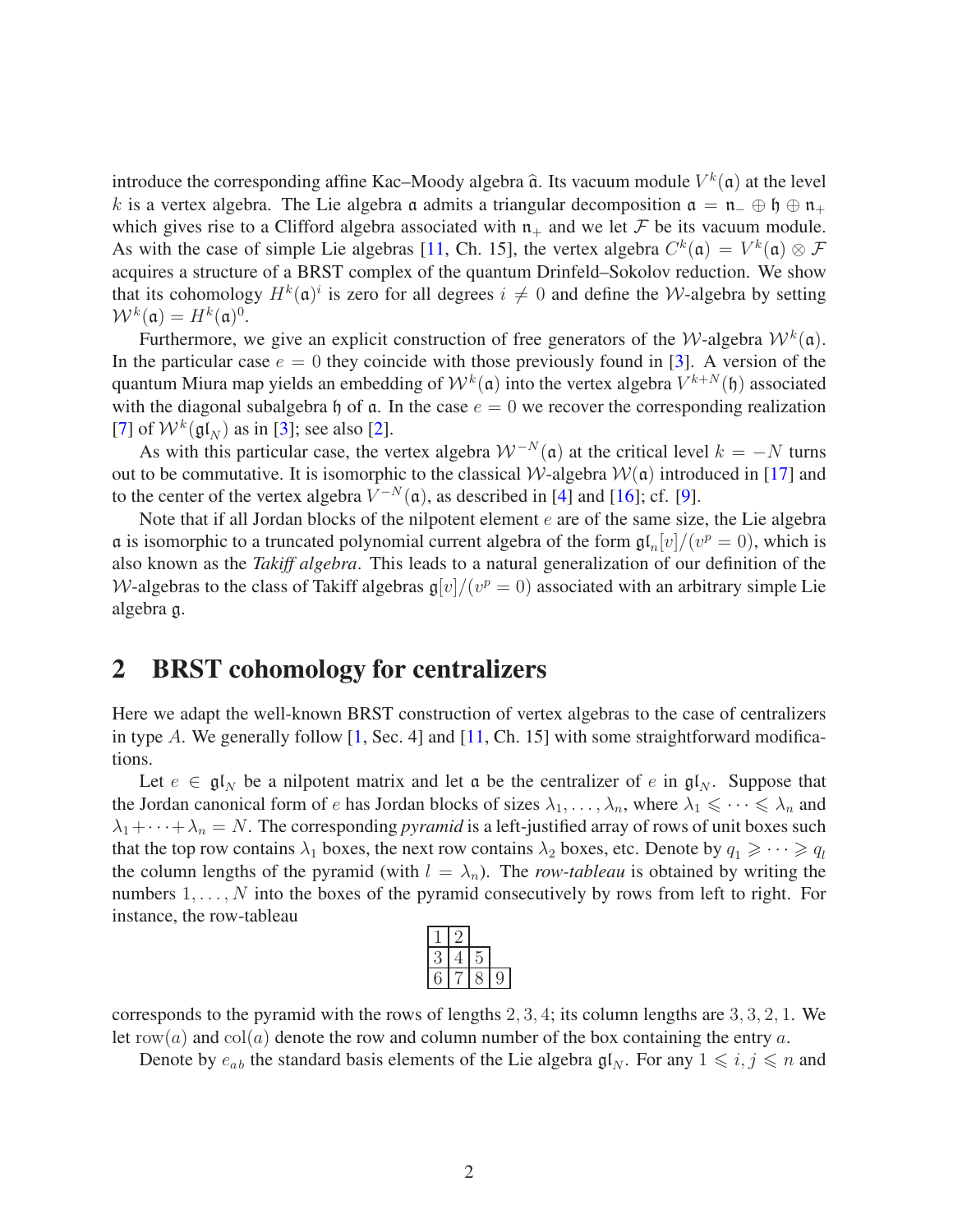any integral values of *r* with  $\lambda_j - \min(\lambda_i, \lambda_j) \le r < \lambda_j$  set

<span id="page-2-0"></span>
$$
E_{ij}^{(r)} = \sum_{\substack{\text{row}(a) = i, \text{row}(b) = j \\ \text{col}(b) - \text{col}(a) = r}} e_{ab},\tag{2.1}
$$

summed over  $a, b \in \{1, \ldots, N\}$ . It is well-known that the elements  $E_{ij}^{(r)}$  form a basis of the Lie algebra a; see e.g. [\[6\]](#page-14-10) and [\[19\]](#page-15-5). The commutation relations are given by

$$
\left[E_{ij}^{(r)}, E_{hl}^{(s)}\right] = \delta_{hj} E_{il}^{(r+s)} - \delta_{il} E_{hj}^{(r+s)},
$$

assuming that  $E_{ij}^{(r)} = 0$  for  $r \geq \lambda_j$ .

### <span id="page-2-3"></span>2.1 Affine vertex algebra

The Lie algebra  $\mathfrak{g} = \mathfrak{gl}_N$  acquires a Z-gradation  $\mathfrak{g} = \bigoplus_{r \in \mathbb{Z}} \mathfrak{g}_r$  determined by *e* such that the degree of the basis element  $e_{ab}$  equals  $col(b) - col(a)$ . We thus get an induced Z-gradation  $\mathfrak{a} = \bigoplus_{r \in \mathbb{Z}} \mathfrak{a}_r$  on the Lie algebra  $\mathfrak{a}$ , where  $\mathfrak{a}_r = \mathfrak{a} \cap \mathfrak{g}_r$ . Note that the element [\(2.1\)](#page-2-0) is homogeneous of degree  $r$ . The subalgebra  $g_0$  is isomorphic to the direct sum

<span id="page-2-2"></span>
$$
\mathfrak{g}_0 \cong \mathfrak{gl}_{q_1} \oplus \cdots \oplus \mathfrak{gl}_{q_l}.
$$
 (2.2)

Equip this subalgebra with the normalized Killing form

<span id="page-2-1"></span>
$$
\langle X, Y \rangle = \frac{1}{2N} \operatorname{tr}(\operatorname{ad} X \operatorname{ad} Y), \qquad X, Y \in \mathfrak{g}_0. \tag{2.3}
$$

Now define an invariant symmetric bilinear form on a following [\[4\]](#page-14-8). The value  $\langle X, Y \rangle$  for homogeneous elements *X*, *Y*  $\in$  **a** is found by [\(2.3\)](#page-2-1) for *X*, *Y*  $\in$  **a**<sub>0</sub>, and is zero otherwise. Writing  $X = X_1 + \cdots + X_l$  and  $Y = Y_1 + \cdots + Y_l$  in accordance with the decomposition [\(2.2\)](#page-2-2), we get

$$
\langle X, Y \rangle = \frac{1}{N} \sum_{i=1}^{l} (q_i \operatorname{tr} X_i Y_i - \operatorname{tr} X_i \operatorname{tr} Y_i).
$$

Therefore, if  $\lambda_i = \lambda_j$  for some  $i \neq j$  then

$$
\langle E_{ij}^{(0)}, E_{ji}^{(0)} \rangle = \frac{1}{N} (q_1 + \dots + q_{\lambda_i}) = \frac{1}{N} (\lambda_1 + \dots + \lambda_{i-1} + (n - i + 1)\lambda_i),
$$

and for all *i* and *j* we have

$$
\left\langle E_{ii}^{(0)}, E_{jj}^{(0)} \right\rangle = \frac{1}{N} \left( \delta_{ij} (\lambda_1 + \dots + \lambda_{i-1} + (n-i+1)\lambda_i) - \min(\lambda_i, \lambda_j) \right),
$$

whereas all remaining values of the form on the basis vectors are zero.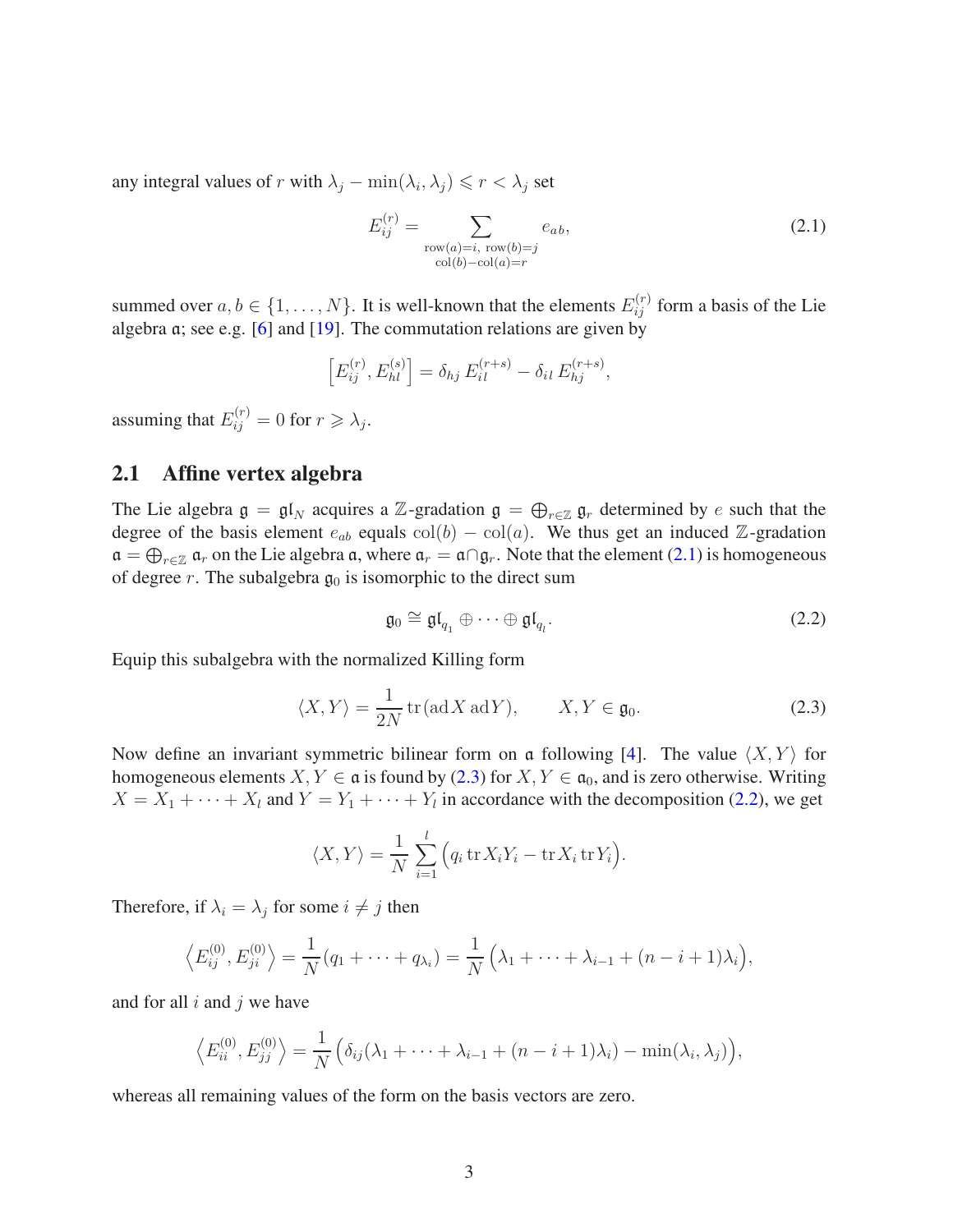The affine Kac–Moody algebra  $\hat{\mathfrak{a}}$  is the central extension  $\hat{\mathfrak{a}} = \mathfrak{a}[t, t^{-1}] \oplus \mathbb{C}K$ , where  $\mathfrak{a}[t, t^{-1}]$ is the Lie algebra of Laurent polynomials in *t* with coefficients in  $\alpha$ . For any  $r \in \mathbb{Z}$  and  $X \in \mathfrak{g}$ we will write  $X[m] = X t^m$ . The commutation relations of the Lie algebra  $\hat{a}$  have the form

$$
\left[X[m],Y[p]\right]=[X,Y][m+p]+m\,\delta_{m,-p}\langle X,Y\rangle\,K,\qquad X,Y\in\mathfrak{a},
$$

and the element *K* is central in  $\hat{a}$ . The vacuum module at the level  $k \in \mathbb{C}$  over  $\hat{a}$  is the quotient

$$
V^k(\mathfrak{a}) = \mathrm{U}(\widehat{\mathfrak{a}})/\mathrm{I},
$$

where I is the left ideal of U( $\hat{a}$ ) generated by  $a[t]$  and the element *K*−*k*. This module is equipped with a vertex algebra structure and is known as the (*universal*) *affine vertex algebra* associated with a and the form  $\langle , \rangle$ ; see [\[11\]](#page-14-5), [\[12\]](#page-15-8). The vacuum vector is the image of the element 1 in the quotient and we will denote it by  $|0\rangle$ . Furthermore, introduce the fields

$$
E_{ij}^{(r)}(z) = \sum_{m \in \mathbb{Z}} E_{ij}^{(r)}[m] z^{-m-1} \in \text{End}\, V^k(\mathfrak{a})[[z, z^{-1}]]
$$

so that under the state-field correspondence map we have

$$
Y: E_{ij}^{(r)}[-1]|0\rangle \mapsto E_{ij}^{(r)}(z).
$$

The map *Y* extends to the whole of  $V^k(\mathfrak{a})$  with the use of normal ordering. The translation operator *T* on  $V^k(\mathfrak{a})$  is determined by the properties

<span id="page-3-1"></span>
$$
T:|0\rangle \mapsto 0 \quad \text{and} \quad [T, X[m]] = -mX[m-1], \quad X \in \mathfrak{a}, \quad m < 0,\tag{2.4}
$$

where  $X[m]$  is understood as the operator of left multiplication by  $X[m]$ .

#### 2.2 Affine Clifford algebra

Consider the following triangular decomposition of the Lie algebra a,

<span id="page-3-0"></span>
$$
\mathfrak{a} = \mathfrak{n}_{-} \oplus \mathfrak{h} \oplus \mathfrak{n}_{+},\tag{2.5}
$$

where the subalgebras are defined by

$$
\mathfrak{n}_{-} = \text{span of } \{ E_{ij}^{(r)} \mid i > j \}, \quad \mathfrak{n}_{+} = \text{span of } \{ E_{ij}^{(r)} \mid i < j \} \quad \text{and} \quad \mathfrak{h} = \text{span of } \{ E_{ii}^{(r)} \},
$$

with the superscript *r* ranging over all admissible values. Denote by Cl the Clifford algebra associated with  $n_+[t, t^{-1}]$ , so it is generated by odd elements  $\psi_{ij}^{(r)}[m]$  and  $\psi_{ij}^{(r)*}[m]$  with the parameters satisfying the conditions  $1 \leq i < j \leq n$  together with  $\lambda_j - \lambda_i \leq r \leq \lambda_j - 1$  and  $m \in \mathbb{Z}$ . The defining relations are given by the anti-commutation relations

$$
\left[\psi_{ij}^{(r)}[m], \psi_{ij}^{(r)*}[-m]\right] = 1,
$$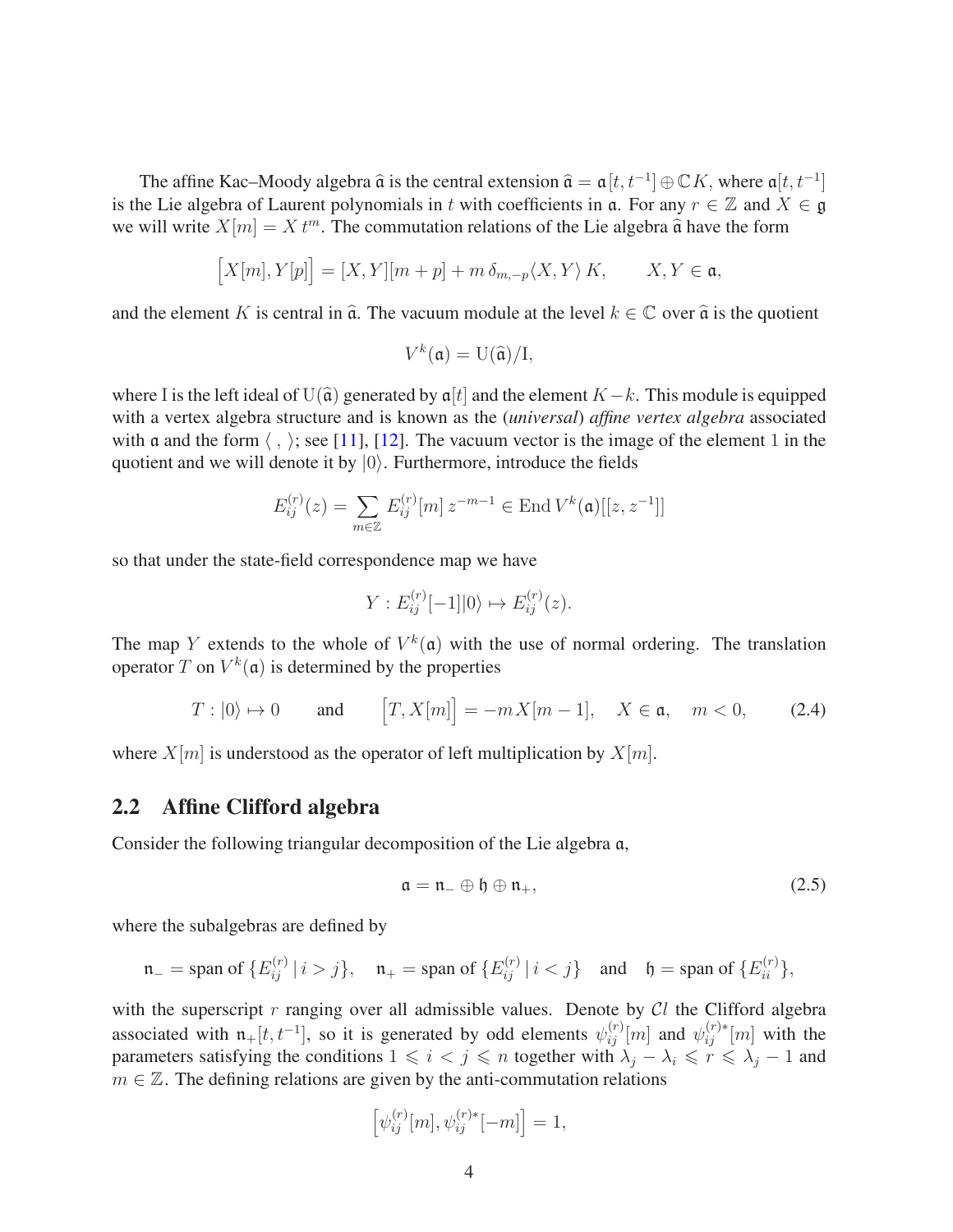while all other pairs of generators anti-commute. Let  $\mathcal F$  be the Fock representation of  $\mathcal Cl$  generated by a vector **1** such that

$$
\psi_{ij}^{(r)}[m]\mathbf{1} = 0 \quad \text{for} \quad m \geq 0 \qquad \text{and} \qquad \psi_{ij}^{(r)*}[m]\mathbf{1} = 0 \quad \text{for} \quad m > 0.
$$

The space  $\mathcal F$  is a vertex algebra with the vacuum vector 1, and the translation operator  $T$  is determined by the properties  $T : \mathbf{1} \mapsto 0$  and

$$
[T, \psi_{ij}^{(r)}[m]] = -m \psi_{ij}^{(r)}[m-1], \qquad [T, \psi_{ij}^{(r)*}[m]] = -(m-1) \psi_{ij}^{(r)*}[m-1].
$$

The fields are defined by

$$
\psi_{ij}^{(r)}(z) = \sum_{m \in \mathbb{Z}} \psi_{ij}^{(r)}[m] z^{-m-1} \quad \text{and} \quad \psi_{ij}^{(r)*}(z) = \sum_{m \in \mathbb{Z}} \psi_{ij}^{(r)*}[m] z^{-m}
$$

so that

$$
Y: \psi_{ij}^{(r)}[-1]\mathbf{1} \mapsto \psi_{ij}^{(r)}(z) \quad \text{and} \quad Y: \psi_{ij}^{(r)*}[0]\mathbf{1} \mapsto \psi_{ij}^{(r)*}(z).
$$

The vertex algebra  $\mathcal F$  has a  $\mathbb Z$ -gradation  $\mathcal F = \bigoplus_{i \in \mathbb Z} \mathcal F^i$ , defined by

 $\deg 1 = 0, \qquad \deg \psi_{ij}^{(r)}[m] = -1 \qquad \text{and} \qquad \deg \psi_{ij}^{(r)*}[m] = 1.$ 

### 2.3 BRST complex

Introduce the vertex algebra  $C^k(\mathfrak{a})$  as the tensor product

$$
C^k(\mathfrak{a})=V^k(\mathfrak{a})\otimes \mathcal{F}.
$$

We will use notation  $|0\rangle$  for its vacuum vector  $|0\rangle \otimes 1$ . The vertex algebra  $C^k(\mathfrak{a})$  is Z-graded, its *i*-th component has the form

$$
C^k(\mathfrak{a})^i = V^k(\mathfrak{a}) \otimes \mathcal{F}^i.
$$

Consider the fields  $Q(z)$  and  $\chi(z)$  defined by

<span id="page-4-0"></span>
$$
Q(z) = \sum_{i < j} E_{ij}^{(a)}(z) \psi_{ij}^{(a)*}(z) - \sum_{i < j < h} \psi_{ij}^{(a)*}(z) \psi_{jh}^{(b)*}(z) \psi_{ih}^{(a+b)}(z),\tag{2.6}
$$

and

<span id="page-4-1"></span>
$$
\chi(z) = \sum_{i=1}^{n-1} \psi_{i}^{(\lambda_{i+1}-1)*}(z). \tag{2.7}
$$

To simplify the formulas, here and throughout the paper we use the convention that summation over all admissible values of repeated superscripts of the form *a, b, c* is assumed. For instance, summation over *a* running over the values  $\lambda_j - \lambda_i, \dots, \lambda_j - 1$  is assumed within the first sum in [\(2.6\)](#page-4-0). Define the odd endomorphisms  $d_{st}$  and  $\chi$  of  $C^k(\mathfrak{a})$  as the residues (coefficients of  $z^{-1}$ ) of the fields  $(2.6)$  and  $(2.7)$ ,

$$
d_{\rm st} = \text{res } Q(z)
$$
 and  $\chi = \sum_{i=1}^{n-1} \psi_{i}^{(\lambda_{i+1}-1)*}[1].$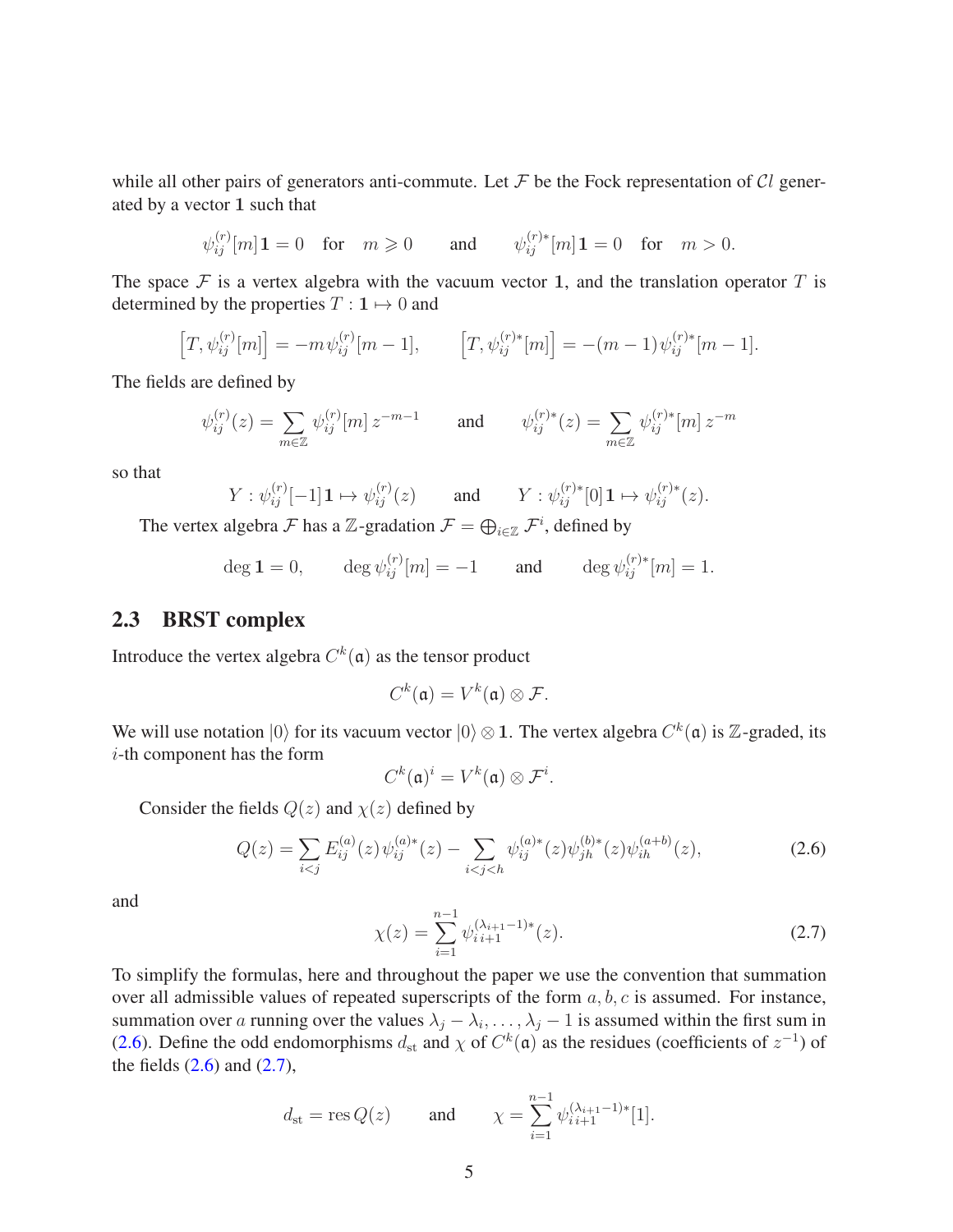<span id="page-5-0"></span>Lemma 2.1. *We have the relations*

$$
d_{\rm st}^2 = \chi^2 = [d_{\rm st}, \chi] = 0.
$$

*Proof.* The relations are verified by the standard OPE calculus with the use of the Taylor formula and Wick theorem [\[12\]](#page-15-8). Using the basic OPEs

<span id="page-5-1"></span>
$$
E_{ij}^{(r)}(z)E_{hl}^{(s)}(w) \sim \frac{1}{z-w} \left( \delta_{hj} E_{il}^{(r+s)}(w) - \delta_{il} E_{hj}^{(r+s)}(w) \right) + \frac{k \langle E_{ij}^{(r)}, E_{hl}^{(s)} \rangle}{(z-w)^2}, \tag{2.8}
$$

and

<span id="page-5-2"></span>
$$
\psi_{ij}^{(r)}(z)\psi_{ij}^{(r)*}(w) \sim \frac{1}{z-w}, \qquad \psi_{ij}^{(r)*}(z)\psi_{ij}^{(r)}(w) \sim \frac{1}{z-w}, \qquad (2.9)
$$

we find that the OPE  $Q(z)Q(w)$  is regular, thus implying that  $d_{st}^2 = 0$ . The remaining relations are straightforward to verify.  $\Box$ 

By Lemma [2.1,](#page-5-0) the odd endomorphism  $d = d_{st} + \chi$  of  $C^k(\mathfrak{a})$  has the properties  $d^2 = 0$ and  $d: C^k(\mathfrak{a})^i \to C^k(\mathfrak{a})^{i+1}$ . We thus get an analogue  $(C^k(\mathfrak{a})^{\bullet}, d)$  of the BRST complex of the quantum Drinfeld–Sokolov reduction, associated with the Lie algebra a; cf. [\[11,](#page-14-5) Ch. 15]. Since *d* is the residue of a vertex operator, the cohomology  $H^k(\mathfrak{a})^{\bullet}$  of the complex is a vertex algebra which we will use to define and describe the *W*-algebras  $W^k(\mathfrak{a})$ .

# <span id="page-5-4"></span>3 *W*-algebras  $W^k(a)$

Introduce another  $\mathbb{Z}$ -gradation on  $C^k(\mathfrak{a})^{\bullet}$  by defining the (conformal) degrees by

$$
\deg' E_{ij}^{(r)}[m] = \deg' \psi_{ij}^{(r)}[m] = -m + i - j \quad \text{and} \quad \deg' \psi_{ij}^{(r)*}[m] = -m + j - i.
$$

Observe that the differential *d* has degree 0 and so it preserves this gradation thus defining a  $\mathbb{Z}$ -gradation on the cohomology  $H^k(\mathfrak{a})^{\bullet}$ .

**Definition 3.1.** The  $\mathbb{Z}$ -graded vertex algebra  $H^k(\mathfrak{a})^0$  is called the *W-algebra associated with the centralizer*  $\mathfrak a$  *at the level*  $k$  and denoted by  $\mathcal W^k(\mathfrak a)$ .  $\Box$ 

Note that the definition also depends on the chosen bilinear form  $\langle , \rangle$  on a. Our next goal is to prove the following analogue of [\[11,](#page-14-5) Thm 15.1.9] which describes the structure of principal W-algebras associated with simple Lie algebras.

<span id="page-5-3"></span>**Theorem 3.2.** The W-algebra  $W^k(\mathfrak{a})$  is strongly and freely generated by elements  $w_1, \ldots, w_N$ *of the respective degrees*

$$
\underbrace{1,\ldots,1}_{\lambda_n},\underbrace{2,\ldots,2}_{\lambda_{n-1}},\ldots,\underbrace{n,\ldots,n}_{\lambda_1}.
$$

*Hence, the Hilbert–Poincaré series of the algebra* W*<sup>k</sup>* (a) *is given by*

$$
\prod_{s=0}^{\infty} \prod_{l=1}^{n} \left( 1 - q^{l+s} \right)^{-\lambda_{n-l+1}}
$$

*.*

*Moreover,*  $H^k(\mathfrak{a})^i = 0$  *for all*  $i \neq 0$ .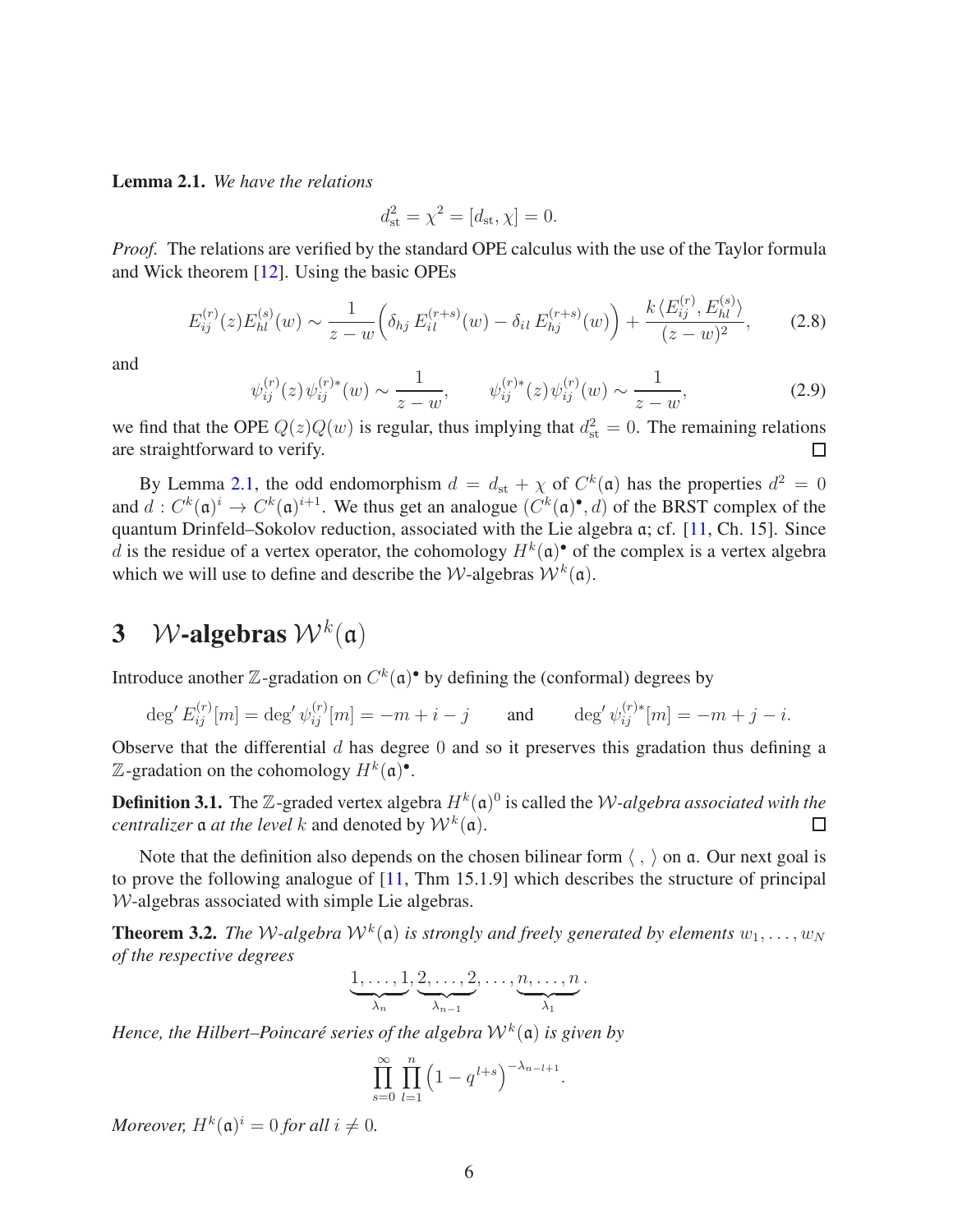The proof relies on essentially the same arguments as in  $[11, Ch. 15]$  (see also  $[1, Sec. 4]$ ) which we will outline in the rest of this section. A family of generators  $w_1, \ldots, w_N$  will be produced in Sec. [4.](#page-9-0)

For all  $1 \leq i < j \leq n$  and  $r = \lambda_j - \lambda_i, \dots, \lambda_j - 1$  introduce the fields

<span id="page-6-0"></span>
$$
e_{ij}^{(r)}(z) = E_{ij}^{(r)}(z) + \sum_{h>j} \psi_{ih}^{(a)}(z) \psi_{jh}^{(a-r)*}(z) - \sum_{h
$$

where we keep using the convention on the summation over *a* as in [\(2.6\)](#page-4-0). Similarly, for  $i \geq j$ and  $r = 0, 1, \ldots, \lambda_j - 1$  set

<span id="page-6-1"></span>
$$
e_{ij}^{(r)}(z) = E_{ij}^{(r)}(z) + \sum_{h>i} : \psi_{ih}^{(a)}(z)\psi_{jh}^{(a-r)*}(z) : - \sum_{h (3.2)
$$

Note that by the defining relations in the Clifford algebra C*l*, the normal ordering is necessary only for the case where  $i = j$  and  $r = 0$ . Introduce Fourier coefficients  $e_{ij}^{(r)}[m]$  of the fields [\(3.1\)](#page-6-0) and  $(3.2)$  by setting

$$
e_{ij}^{(r)}(z) = \sum_{m \in \mathbb{Z}} e_{ij}^{(r)}[m] z^{-m-1}.
$$

In the formulas of the next lemmas we assume that the fields with out-of-range parameters are equal to zero.

**Lemma 3.3.** *(i)* For  $i \ge j$  and  $h < l$  we have

<span id="page-6-2"></span>
$$
\[e_{ij}^{(r)}[m], \psi_{hl}^{(s)*}[p]\] = \delta_{lj} \, \psi_{hi}^{(s-r)*}[m+p] - \delta_{hi} \, \psi_{jl}^{(s-r)*}[m+p]. \tag{3.3}
$$

*Moreover, if*  $i \geq j$  *and*  $h \geq l$  *then* 

$$
[e_{ij}^{(r)}[m], e_{hl}^{(s)}[p]] = \delta_{hj} e_{il}^{(r+s)}[m+p] - \delta_{il} e_{hj}^{(r+s)}[m+p] + m \delta_{m,-p}(k+N) \langle E_{ij}^{(r)}, E_{hl}^{(s)} \rangle.
$$

*(ii)* For  $i < j$  and  $h < l$  we have

$$
\left[e_{ij}^{(r)}[m], \psi_{hl}^{(s)}[p]\right] = \delta_{hj} \psi_{il}^{(r+s)}[m+p] - \delta_{il} \psi_{kj}^{(r+s)}[m+p]
$$

*and*

$$
\[e_{ij}^{(r)}[m], e_{hl}^{(s)}[p]\] = \delta_{hj} e_{il}^{(r+s)}[m+p] - \delta_{il} e_{hj}^{(r+s)}[m+p].
$$

*Proof.* All relations are easily verified with the use of the OPEs [\(2.8\)](#page-5-1) and [\(2.9\)](#page-5-2).

For all  $i = 1, \ldots, n$  set

<span id="page-6-3"></span>
$$
\alpha_i = -\lambda_i + \frac{k+N}{N} \left( \lambda_1 + \dots + \lambda_{i-1} + (n-i+1)\lambda_i \right).
$$
 (3.4)

 $\Box$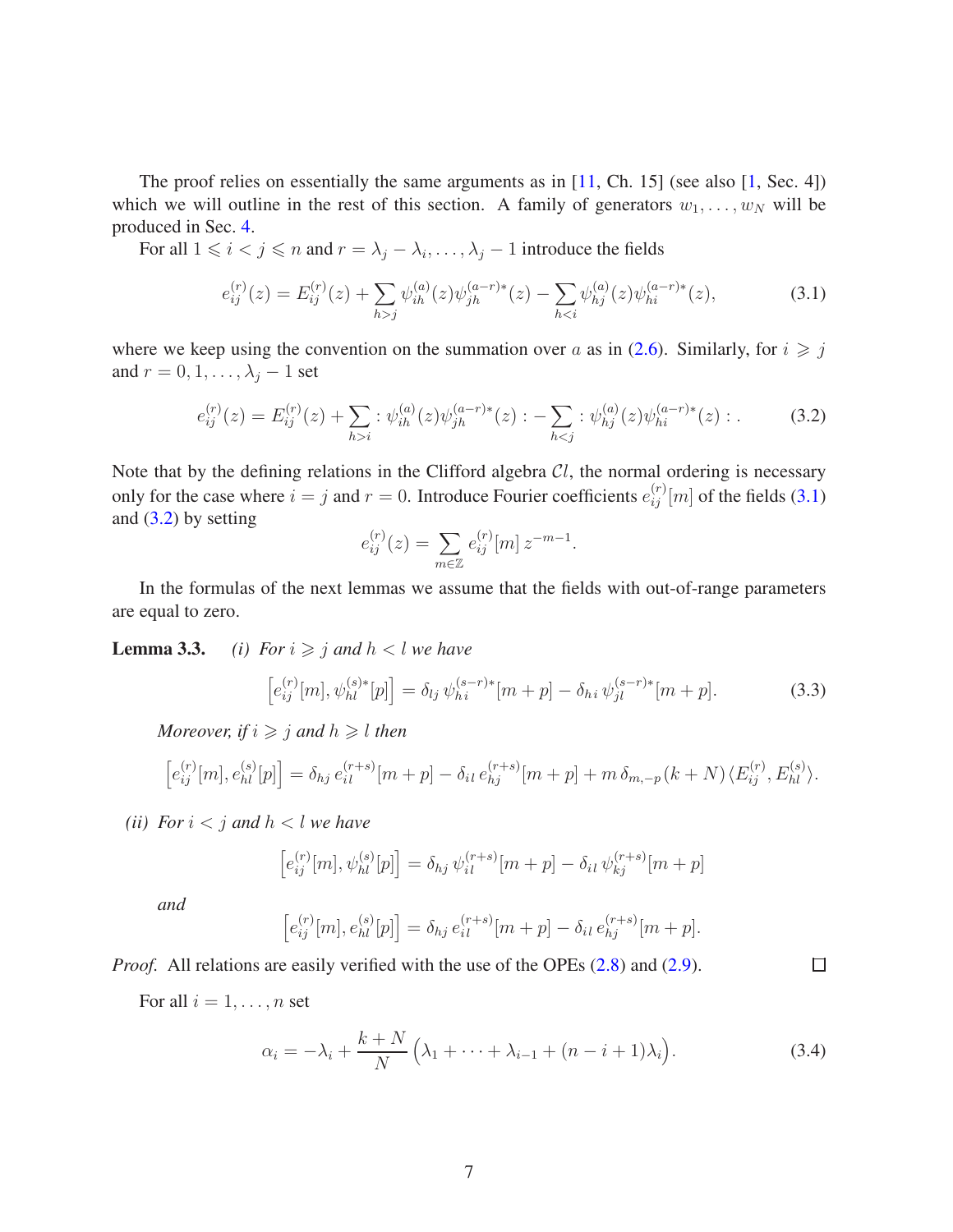<span id="page-7-0"></span>**Lemma 3.4.** *The following relations hold for all*  $i \geq j$ *:* 

$$
\begin{aligned}\n\left[d_{\rm st}, e_{ij}^{(r)}(z)\right] &= \sum_{h=j}^{i-1} :e_{hj}^{(a+r)}(z)\,\psi_{hi}^{(a)*}(z) : -\sum_{h=j+1}^{i} : \psi_{jh}^{(a)*}(z)e_{ih}^{(a+r)}(z) : +\alpha_j \,\delta_{r0}\,\partial_z\,\psi_{ji}^{(0)*}(z), \\
\left[\chi, e_{ij}^{(r)}(z)\right] &= \psi_{j\,i+1}^{(\lambda_{i+1}-r-1)*}(z) - \psi_{j-1\,i}^{(\lambda_j-r-1)*}(z).\n\end{aligned} \tag{3.5}
$$

*Moreover, for all i < j we have*

<span id="page-7-1"></span>
$$
\begin{aligned}\n\left[d_{\text{st}}, e_{ij}^{(r)}(z)\right] &= 0, &\left[\chi, e_{ij}^{(r)}(z)\right] &= 0, \\
\left[d_{\text{st}}, \psi_{ij}^{(r)}(z)\right] &= e_{ij}^{(r)}(z), &\left[\chi, \psi_{ij}^{(r)}(z)\right] &= \delta_{ij-1} \delta_{r \lambda_j - 1},\n\end{aligned}
$$

*and*

$$
\[d_{\mathrm{st}}, \psi_{ij}^{(r)*}(z)\] = -\sum_{i < h < j} \psi_{ih}^{(a)*}(z) \psi_{hj}^{(r-a)*}(z), \qquad \left[\chi, \psi_{ij}^{(r)*}(z)\right] = 0.
$$

*Proof.* All relations are verified by using the OPEs [\(2.8\)](#page-5-1) and [\(2.9\)](#page-5-2). We give some details for the proof of the first relation. As a first step, by a direct computation with the use of the Wick theorem we get the OPE

$$
Q(z)e_{ij}^{(r)}(w) \sim \frac{1}{z-w} \left( \sum_{h=j}^{i-1} :e_{hj}^{(a+r)}(w)\psi_{hi}^{(a)*}(w) : - \sum_{h=j+1}^{i} :e_{ih}^{(a+r)}(w)\psi_{jh}^{(a)*}(w) : \right) + \frac{1}{(z-w)^2} \delta_{r0} \left( k \langle E_{ij}^{(0)}, E_{ji}^{(0)} \rangle + \lambda_1 + \dots + \lambda_{j-1} + (n-i)\lambda_j \right) \psi_{ji}^{(0)*}(z),
$$

where the term  $\psi_{ji}^{(0)*}(z)$  is nonzero only if  $j < i$  and  $\lambda_i = \lambda_j$ . Relation [\(3.3\)](#page-6-2) of Lemma 3.3 implies (assuming summation over *a*) that

$$
: e_{ih}^{(a+r)}(w) \psi_{jh}^{(a)*}(w) : = : \psi_{jh}^{(a)*}(w) e_{ih}^{(a+r)}(w) : + \delta_{r0} \lambda_j \partial_w \psi_{ji}^{(0)*}(w).
$$

The required relation now follows by applying the Taylor formula to  $\psi_{ji}^{(0)*}(z)$  to write

$$
\psi_{ji}^{(0)*}(z) = \psi_{ji}^{(0)*}(w) + (z-w)\partial_w \psi_{ji}^{(0)*}(w) + \dots,
$$

and then by taking the residue over *z* in the resulting expressions.

Denote by  $C^k(\mathfrak{a})_0$  the subspace of  $C^k(\mathfrak{a})$  spanned by all vectors of the form

$$
e_{i_1j_1}^{(r_1)}[m_1] \dots e_{i_qj_q}^{(r_q)}[m_q] \psi_{h_1l_1}^{(s_1)*}[p_1] \dots \psi_{h_tl_t}^{(s_t)*}[p_t] |0\rangle, \qquad i_a \geq j_a, \qquad h_a < l_a,
$$

and by  $C^k(\mathfrak{a})_+$  the subspace of  $C^k(\mathfrak{a})$  spanned by all vectors of the form

$$
e_{i_1j_1}^{(r_1)}[m_1] \dots e_{i_qj_q}^{(r_q)}[m_q] \psi_{h_1l_1}^{(s_1)}[p_1] \dots \psi_{h_tl_t}^{(s_t)}[p_t] |0\rangle, \qquad i_a < j_a, \qquad h_a < l_a.
$$

 $\Box$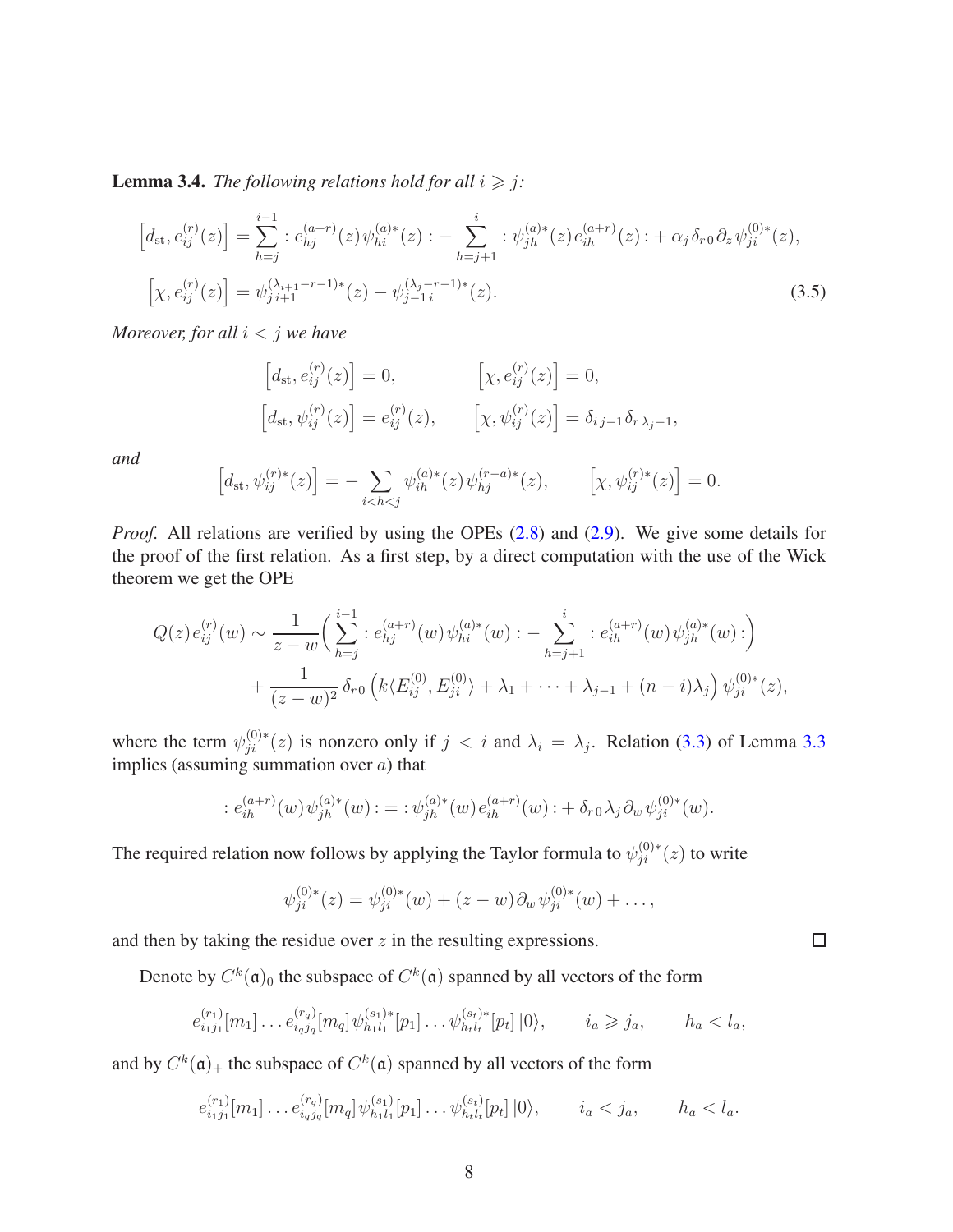By Lemma 3.3, both  $C^k(\mathfrak{a})_0$  and  $C^k(\mathfrak{a})_+$  are vertex subalgebras of  $C^k(\mathfrak{a})$ . Furthermore, by Lemma [3.4](#page-7-0) each of the subalgebras is preserved by the differential  $d = d_{st} + \chi$ . This implies the tensor product decomposition of complexes

$$
C^k(\mathfrak{a})^{\bullet} \cong C^k(\mathfrak{a})_0^{\bullet} \otimes C^k(\mathfrak{a})_+^{\bullet}.
$$

Hence the cohomology of  $C^k(\mathfrak{a})^{\bullet}$  is isomorphic to the tensor product of the cohomologies of  $C^k(\mathfrak{a})_0^{\bullet}$  $\int_0^{\bullet}$  and  $C^k(\mathfrak{a})^{\bullet}_{+}$ .

By Lemma [3.4,](#page-7-0) for  $i < j$  we have

$$
[d, e_{ij}^{(r)}[m]] = 0, \qquad [d, \psi_{ij}^{(r)}[m]] = e_{ij}^{(r)}[m] + \delta_{ij-1}\delta_{r\lambda_j - 1}\delta_{m,-1}.
$$

Therefore, the complex  $C^k(\mathfrak{a})^{\bullet}$  has no higher cohomologies, while its zeroth cohomology is one-dimensional; see [\[11,](#page-14-5) Sec 15.2.6]. So the cohomology of  $C^k(\mathfrak{a})^{\bullet}$  is isomorphic to the cohomology of the complex  $C^k(\mathfrak{a})_0^{\bullet}$  $\bullet$ . To calculate the latter, equip this complex with a double gradation by setting

bideg 
$$
e_{ij}^{(r)}[m] = (i - j, j - i)
$$
, bideg  $\psi_{ij}^{(r)*}[m] = (j - i, i - j + 1)$ .

Then  $C^k(\mathfrak{a})_0^{\bullet}$ • acquires a structure of bicomplex with bideg  $\chi = (1, 0)$  and bideg  $d_{st} = (0, 1)$ . Take  $\chi$  as the zeroth differential of the associated spectral sequence and  $d_{st}$  as the first. Next we compute the cohomology of  $C^k(\mathfrak{a})_0^{\bullet}$  with respect to  $\chi$ .

Consider the linear span of all fields  $e_{ij}^{(r)}(z)$  with  $i \geq j$  and  $r = 0, 1, \ldots, \lambda_j - 1$ . We will choose a new basis of this vector space which is formed by the fields

$$
P_l^{(r)}(z) = e_{n n-l+1}^{(r)}(z) + e_{n-1 n-l}^{(r+\lambda_n-\lambda_2)}(z) + \cdots + e_{l1}^{(r+\lambda_n+\cdots+\lambda_{l+1}-\lambda_{n-l+1}-\cdots-\lambda_2)}(z)
$$

for  $l = 1, \ldots, n$  and  $r = 0, 1, \ldots, \lambda_{n-l+1} - 1$  together with

$$
I_{ij}^{(r)}(z) = \sum_{h=1}^{i} e_{j-h}^{(r+\lambda_{j-1}+\cdots+\lambda_{j-h+1}-\lambda_i-\cdots-\lambda_{i-h+2})}(z)
$$

for  $i < j$  and  $r = 0, 1, \ldots, \lambda_i - 1$ . The following properties of the new basis vectors are immediate from [\(3.5\)](#page-7-1).

<span id="page-8-0"></span>Lemma 3.5. *We have the relations*

$$
[\chi, P_l^{(r)}(z)] = 0 \quad \text{and} \quad [\chi, I_{ij}^{(r)}(z)] = \psi_{ij}^{(\lambda_j - r - 1)*}(z).
$$

Lemma [3.5](#page-8-0) allows us to apply the arguments of [\[11,](#page-14-5) Sec. 15.2.9] to conclude that all higher cohomologies of the complex  $C^k(\mathfrak{a})_0^{\bullet}$  with respect to  $\chi$  vanish, while the zeroth cohomology is the commutative vertex subalgebra of  $C^k(\mathfrak{a})_0$  spanned by all monomials

$$
P_{l_1}^{(r_1)}[m_1] \dots P_{l_q}^{(r_q)}[m_q]|0\rangle, \tag{3.6}
$$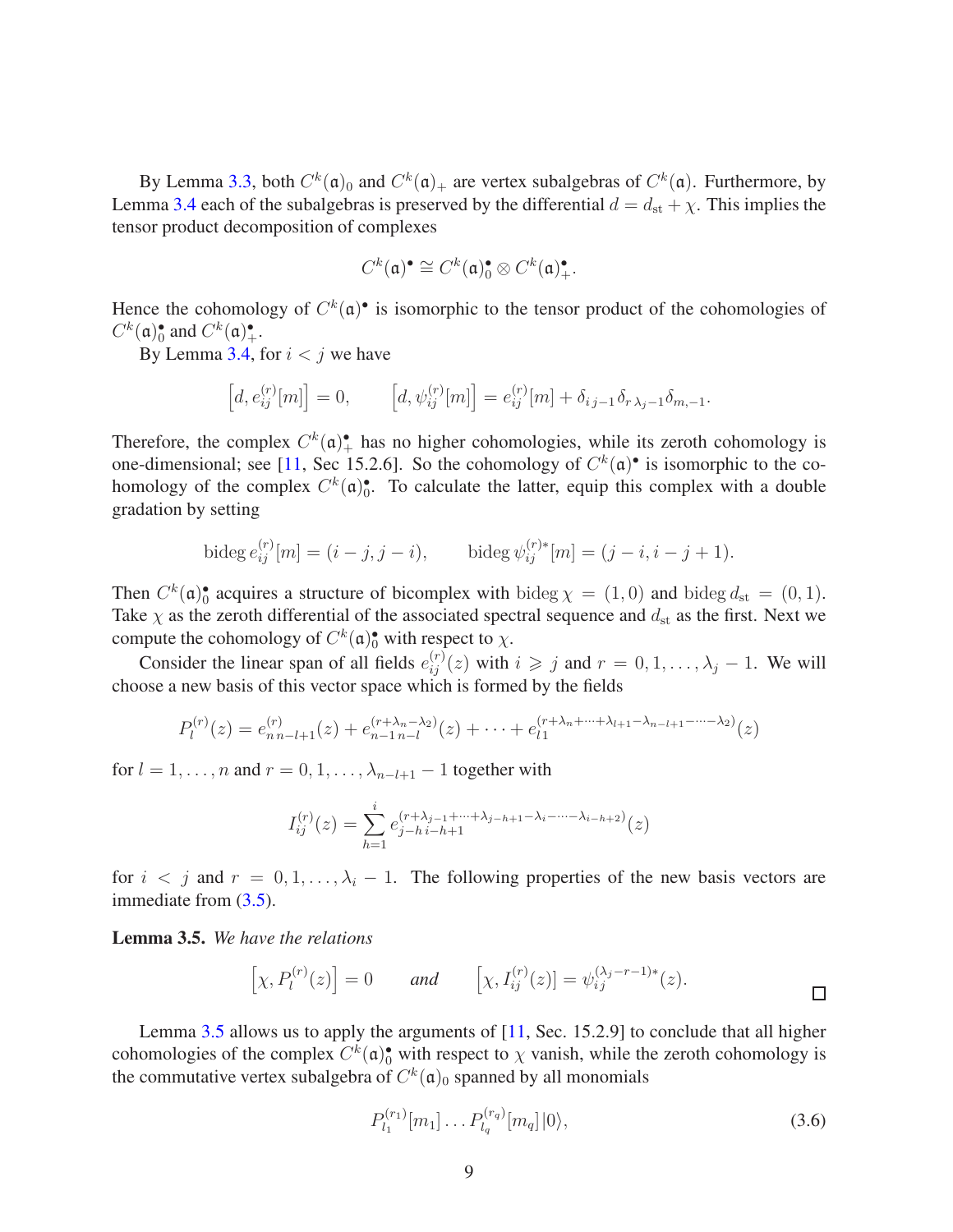where we use the Fourier coefficients  $P_l^{(r)}$  $\mathcal{Q}_l^{(r)}[m]$  defined by

<span id="page-9-2"></span>
$$
P_l^{(r)}(z) = \sum_{m \in \mathbb{Z}} P_l^{(r)}[m] z^{-m-1}.
$$
\n(3.7)

By a standard procedure outlined in [\[11,](#page-14-5) Sec. 15.2.11], each element of this subalgebra gives rise to a unique cocycle in the complex  $C^k(\mathfrak{a})_0^{\bullet}$  with the differential *d*. Moreover, the cocycles  $W_l^{(r)}$ *l* corresponding to the vectors  $P_l^{(r)}$  $\sum_{l}^{(n)}[-1]$  (0) with  $l = 1, ..., n$  and  $r = 0, 1, ..., \lambda_{n-l+1} - 1$  strongly and freely generate the *W*-algebra  $W^k(\mathfrak{a})$ . More precisely, introduce the Fourier coefficients  $W_l^{(r)}$  $\int_l^{(r)}[m]$  by

$$
W_l^{(r)}(z) = \sum_{m \in \mathbb{Z}} W_l^{(r)}[m] z^{-m-1}.
$$

Define a linear ordering on the set of coefficients  $W_l^{(r)}$  $\binom{n}{l}$  by positing that the corresponding triples  $(l, r, m)$  are ordered lexicographically. Then the ordered monomials

<span id="page-9-3"></span>
$$
W_{l_1}^{(r_1)}[m_1] \dots W_{l_q}^{(r_q)}[m_q]|0\rangle, \qquad (3.8)
$$

where all  $m_i < 0$ , form a basis of  $W^k(\mathfrak{a})$ . The proof of Theorem [3.2](#page-5-3) is completed by the observation that the conformal degree of the element  $W_l^{(r)}$  $l_l^{(r)}[m]$  equals  $l - m - 1$ .

# <span id="page-9-0"></span>**4** Generators of  $W^k(\mathfrak{a})$

For an  $n \times n$  matrix  $A = [a_{ij}]$  with entries in a ring we will consider its *column-determinant* defined by

$$
\det A = \sum_{\sigma \in \mathfrak{S}_n} \operatorname{sgn} \sigma \cdot a_{\sigma(1) 1} \dots a_{\sigma(n) n}.
$$

We will produce generators of the *W*-algebra  $W^k(\mathfrak{a})$  as elements of the vertex algebra  $C^k$ ( $\mathfrak{a}$ )<sub>0</sub>. Combine the Fourier coefficients  $e_{ij}^{(r)}[-1] \in \text{End } C^k(\mathfrak{a})_0$  into polynomials in a variable *u* by setting

$$
e_{ij}(u) = \sum_{r=0}^{\lambda_j - 1} e_{ij}^{(r)}[-1] u^r, \qquad i \geq j.
$$

Let *x* be another variable and consider the matrix

$$
\mathcal{E} = \begin{bmatrix} x + \alpha_1 T + e_{11}(u) & -u^{\lambda_2 - 1} & 0 & \dots & 0 \\ e_{21}(u) & x + \alpha_2 T + e_{22}(u) & -u^{\lambda_3 - 1} & \dots & 0 \\ \dots & \dots & \dots & \dots & \dots \\ \dots & \dots & \dots & \dots & \dots \\ e_{n1}(u) & e_{n2}(u) & \dots & \dots & x + \alpha_n T + e_{nn}(u) \end{bmatrix},
$$

where the constants  $\alpha_i$  are defined in [\(3.4\)](#page-6-3). Its column-determinant is a polynomial in *x* of the form

<span id="page-9-1"></span>
$$
\det \mathcal{E} = x^n + w_1(u) x^{n-1} + \dots + w_n(u), \qquad w_l(u) = \sum_r w_l^{(r)} u^r, \tag{4.1}
$$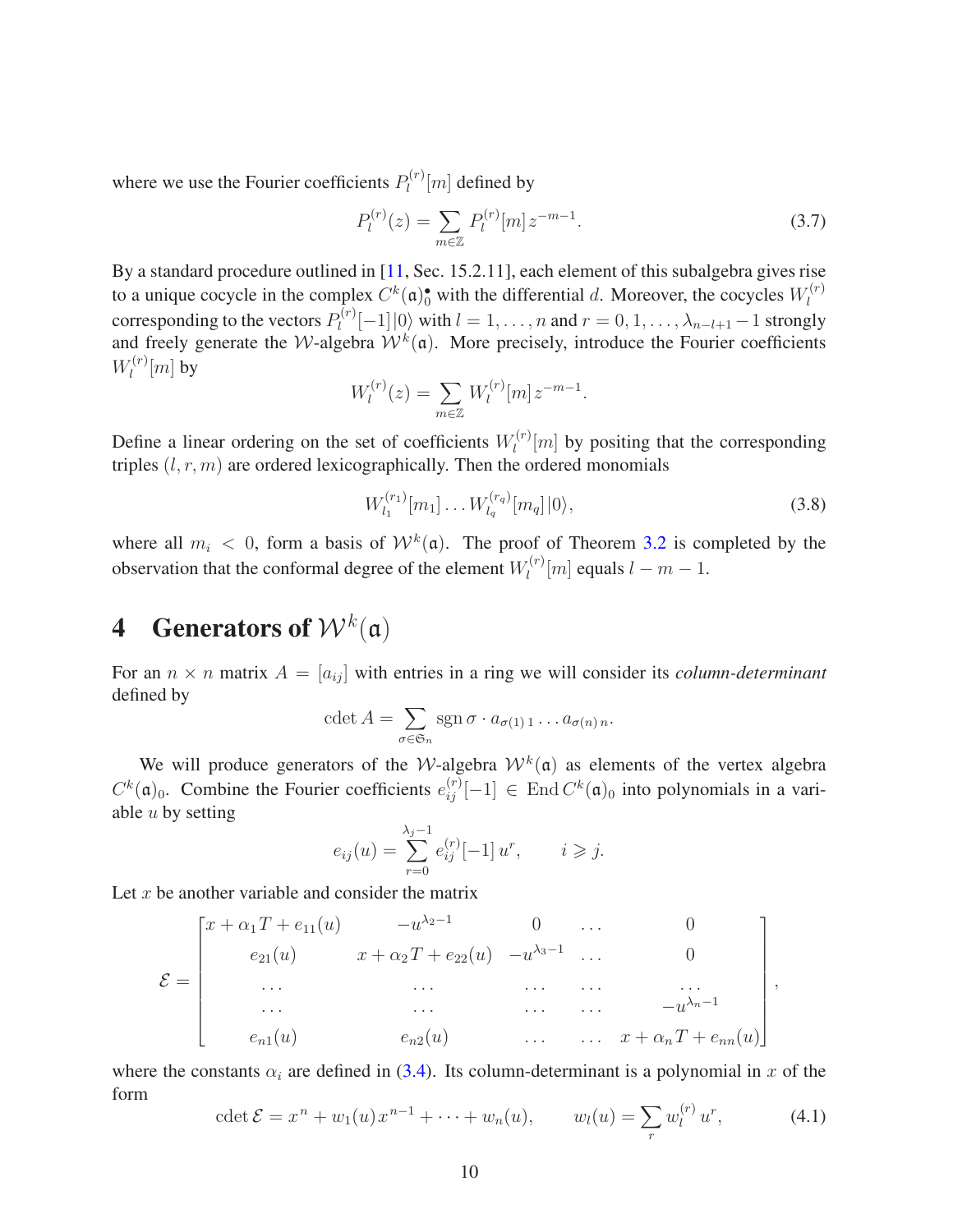so that the coefficients  $w_l^{(r)}$  $l_l^{(r)}$  are endomorphisms of  $C^k(\mathfrak{a})_0$ .

The particular case  $e = 0$  of the following theorem (that is, with  $\lambda_1 = \cdots = \lambda_n = 1$ ) is contained in [\[3,](#page-14-9) Thm 2.1].

<span id="page-10-2"></span>**Theorem 4.1.** All elements  $w_l^{(r)}$  $\binom{n}{l}$  (0) with  $l = 1, \ldots, n$  and

<span id="page-10-1"></span>
$$
\lambda_{n-l+2} + \dots + \lambda_n < r + l \leq \lambda_{n-l+1} + \dots + \lambda_n \tag{4.2}
$$

*belong to the* W*-algebra* W*<sup>k</sup>* (a)*. Moreover, the* W*-algebra is strongly and freely generated by these elements.*

*Proof.* The first part of the theorem will follow if we show that the elements  $w_l^{(r)}$  $\binom{r}{l} |0\rangle \in C^k(\mathfrak{a})_0$ are annihilated by the differential *d*. To verify this property, it will be convenient to identify  $C^k(\mathfrak{a})_0$  with an isomorphic vertex algebra  $\tilde{V}^k(\mathfrak{a})$  defined as follows; cf. [\[3\]](#page-14-9). Consider the Lie superalgebra

<span id="page-10-0"></span>
$$
\left(\mathfrak{b}[t, t^{-1}] \oplus \mathbb{C} K\right) \oplus \mathfrak{m}[t, t^{-1}],\tag{4.3}
$$

where the Lie algebra b is spanned by the vectors  $e_{ij}^{(r)}$  with  $i \geq j$  and  $r = 0, 1, \ldots, \lambda_j - 1$ understood as basis elements of the low triangular part  $n_-\oplus \mathfrak{h}$  in the decomposition [\(2.5\)](#page-3-0) via the identification  $e_{ij}^{(r)} \leftrightarrow E_{ij}^{(r)}$ , the even element *K* is central and m is the supercommutative Lie superalgebra spanned by (abstract) odd elements  $\psi_{ij}^{(r)*}$  with  $i < j$  and  $r = \lambda_j - \lambda_i, \dots, \lambda_j - 1$ . The even component of the Lie superalgebra [\(4.3\)](#page-10-0) is the Kac–Moody affinization b[*t, t*<sup>−</sup><sup>1</sup> ]⊕C*K* of b with the commutation relations given by

$$
\[e_{ij}^{(r)}[m], e_{hl}^{(s)}[p]\] = \delta_{hj} \, e_{il}^{(r+s)}[m+p] - \delta_{il} \, e_{hj}^{(r+s)}[m+p] + m \, \delta_{m,-p} K \langle E_{ij}^{(r)}, E_{hl}^{(s)}\rangle,
$$

where the element  $e_{ij}^{(r)}[m]$  is now understood as the vector  $e_{ij}^{(r)}t^m$ . The remaining commutation relations coincide with those in [\(3.3\)](#page-6-2), where  $\psi_{ij}^{(r)*}[m]$  is understood as the vector  $\psi_{ij}^{(r)*}t^{m-1}$ . Now define  $\tilde{V}^k(\mathfrak{a})$  as the representation of the Lie superalgebra [\(4.3\)](#page-10-0) induced from the onedimensional representation of  $(b[t] \oplus \mathbb{C}K) \oplus \mathfrak{m}[t]$  on which  $b[t]$  and  $\mathfrak{m}[t]$  act trivially and *K* acts as  $k + N$ . Then  $\tilde{V}^k(\mathfrak{a})$  is a vertex algebra isomorphic to  $C^k(\mathfrak{a})_0$  so that the fields with the same names respectively correspond to each other. Moreover, the cyclic span of the vacuum vector over the Lie algebra  $\mathfrak{b}[t, t^{-1}] \oplus \mathbb{C}K$  is a subalgebra of the vertex algebra  $\tilde{V}^k(\mathfrak{a})$  isomorphic to the vacuum module  $V^{k+N}(\mathfrak{b})$ .

Observe that the coefficients  $w_l^{(r)}$  $l_l^{(r)}$  defined in [\(4.1\)](#page-9-1) can now be understood as elements of the universal enveloping algebra  $U(t^{-1}\mathfrak{b}[t^{-1}])$ . As a vertex algebra,  $\tilde{V}^k(\mathfrak{a})$  is equipped with the  $(-1)$ -product, and each Fourier coefficient  $e_{ij}^{(r)}[m]$  with  $m < 0$  can be regarded as the operator of left  $(-1)$ -multiplication by the vector  $e_{ij}^{(r)}[m]|0\rangle$ , and which is the same as the left multiplication by the element  $e_{ij}^{(r)}[m]$  in the algebra  $U(t^{-1}\mathfrak{b}[t^{-1}])$ . Therefore, the monomials in the elements  $e_{ij}^{(r)}[m]$  which occur in the expansion of the column-determinant cdet  $\mathcal E$  can be regarded as the corresponding  $(-1)$ -products calculated consecutively from right to left, starting from the vacuum vector.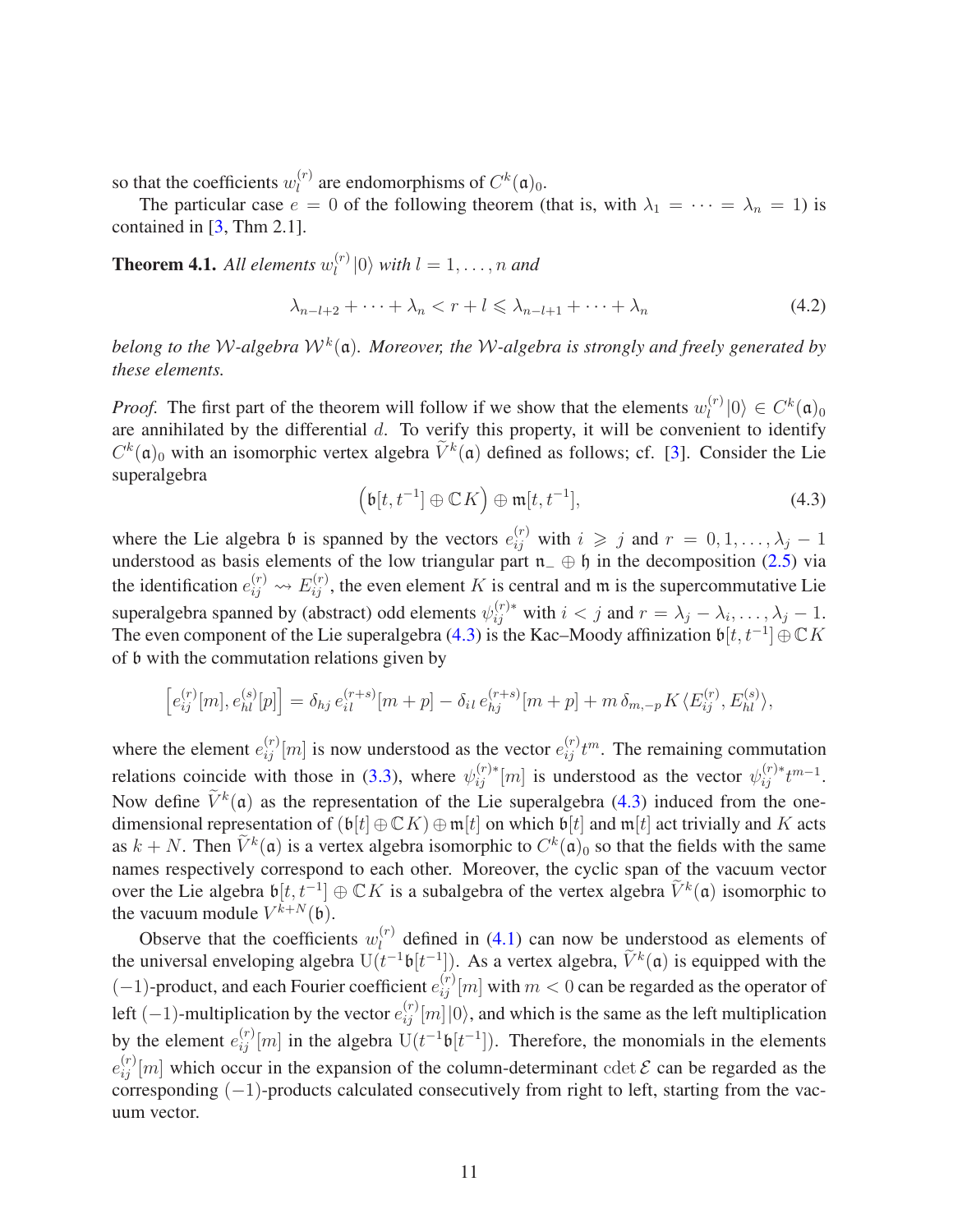By Lemma [3.4,](#page-7-0) for  $i \geq j$  we have the relations

$$
\begin{aligned}\n\left[d, e_{ij}^{(r)}[-1]\right] &= \sum_{h=j}^{i-1} e_{hj}^{(a+r)}[-1] \psi_{hi}^{(a)*}[0] - \sum_{h=j+1}^i \psi_{jh}^{(a)*}[0] e_{ih}^{(a+r)}[-1] \\
&\quad + \psi_{j\,i+1}^{(\lambda_{i+1}-r-1)*}[0] - \psi_{j-1\,i}^{(\lambda_j-r-1)*}[0] + \alpha_j \delta_{r0} \psi_{ji}^{(0)*}[-1].\n\end{aligned}
$$

Introducing the Laurent polynomials

$$
\phi_{ij} = \sum_{r=\lambda_i - \lambda_j}^{\lambda_i - 1} \psi_{ji}^{(r)*}[0]u^{-r}, \qquad i > j,
$$

we can write the relations in the form

$$
[d, e_{ij}(u)] = \left\{ \sum_{h=j}^{i-1} e_{hj}(u) \phi_{ih} - \sum_{h=j+1}^{i} \phi_{hj} e_{ih}(u) + \phi_{i+1j} u^{\lambda_{i+1}-1} - \phi_{i,j-1} u^{\lambda_{j}-1} + \alpha_j T \phi_{ij} \right\},
$$

where the symbol  $\{\ldots\}_+$  indicates the component of a Laurent polynomial containing only nonnegative powers of *u*,

$$
\left\{\sum_{i} c_i u^i\right\}_+ = \sum_{i\geqslant 0} c_i u^i.
$$

Let  $\mathcal{E}_{ij}$  denote the  $(i, j)$  entry of the matrix  $\mathcal{E}$ . Since *d* commutes with the translation operator *T*, we come to the commutation relations

<span id="page-11-1"></span>
$$
\[d,\mathcal{E}_{ij}\] = \left\{\sum_{h=j}^{i-1} \mathcal{E}_{hj} \,\phi_{ih} - \sum_{h=j+1}^{i} \phi_{hj} \,\mathcal{E}_{ih} + \phi_{i+1j} \,u^{\lambda_{i+1}-1} - \phi_{ij-1} \,u^{\lambda_j-1}\right\}_{+},\tag{4.4}
$$

which hold for  $i \geq j$ . The column-determinant of  $\mathcal E$  can be written explicitly in the form<sup>[1](#page-11-0)</sup>

$$
\det \mathcal{E} = \sum_{p=0}^{n-1} \sum_{0=i_0 < i_1 < \dots < i_p < i_{p+1}=n} \mathcal{E}_{i_1 i_0 + 1} \mathcal{E}_{i_2 i_1 + 1} \dots \mathcal{E}_{i_{p+1} i_p + 1} u^{\lambda_{j_1} - 1 + \dots + \lambda_{j_q} - 1},
$$

where  $\{j_1, \ldots, j_q\}$  is the complement to the subset  $\{i_0+1, \ldots, i_p+1\}$  in the set  $\{1, \ldots, n\}$ . Since *d* is the residue of a vertex operator, *d* is a derivation of the  $(-1)$ -product on  $\tilde{V}^k(\mathfrak{a})$ . Hence, using [\(4.4\)](#page-11-1), we get

$$
[d, \operatorname{cdet} \mathcal{E}] = \sum_{p=0}^{n-1} \sum_{0=i_0 < i_1 < \dots < i_p < i_{p+1}=n} \sum_{s=0}^{p} \mathcal{E}_{i_1 i_0+1} \dots \mathcal{E}_{i_s i_{s-1}+1}
$$
  
 
$$
\times \left\{ \sum_{i_s < i'_{s+1} < i_{s+1}} \mathcal{E}_{i'_{s+1} i_s+1} \phi_{i_{s+1} i'_{s+1}} - \sum_{i_s < i'_s < i_{s+1}} \phi_{i'_s+1 i_s+1} \mathcal{E}_{i_{s+1} i'_s+1} + \phi_{i_{s+1}+1 i_s+1} u^{\lambda_{i_{s+1}+1}-1} - \phi_{i_{s+1} i_s} u^{\lambda_{i_s+1}-1} \right\}_+ \times \mathcal{E}_{i_{s+2} i_{s+1}+1} \dots \mathcal{E}_{i_{p+1} i_p+1} u^{\lambda_{j_1}-1+\dots+\lambda_{j_q}-1}.
$$

<span id="page-11-0"></span><sup>&</sup>lt;sup>1</sup>This also shows that it coincides with the row-determinant of  $\mathcal E$  defined in a similar way.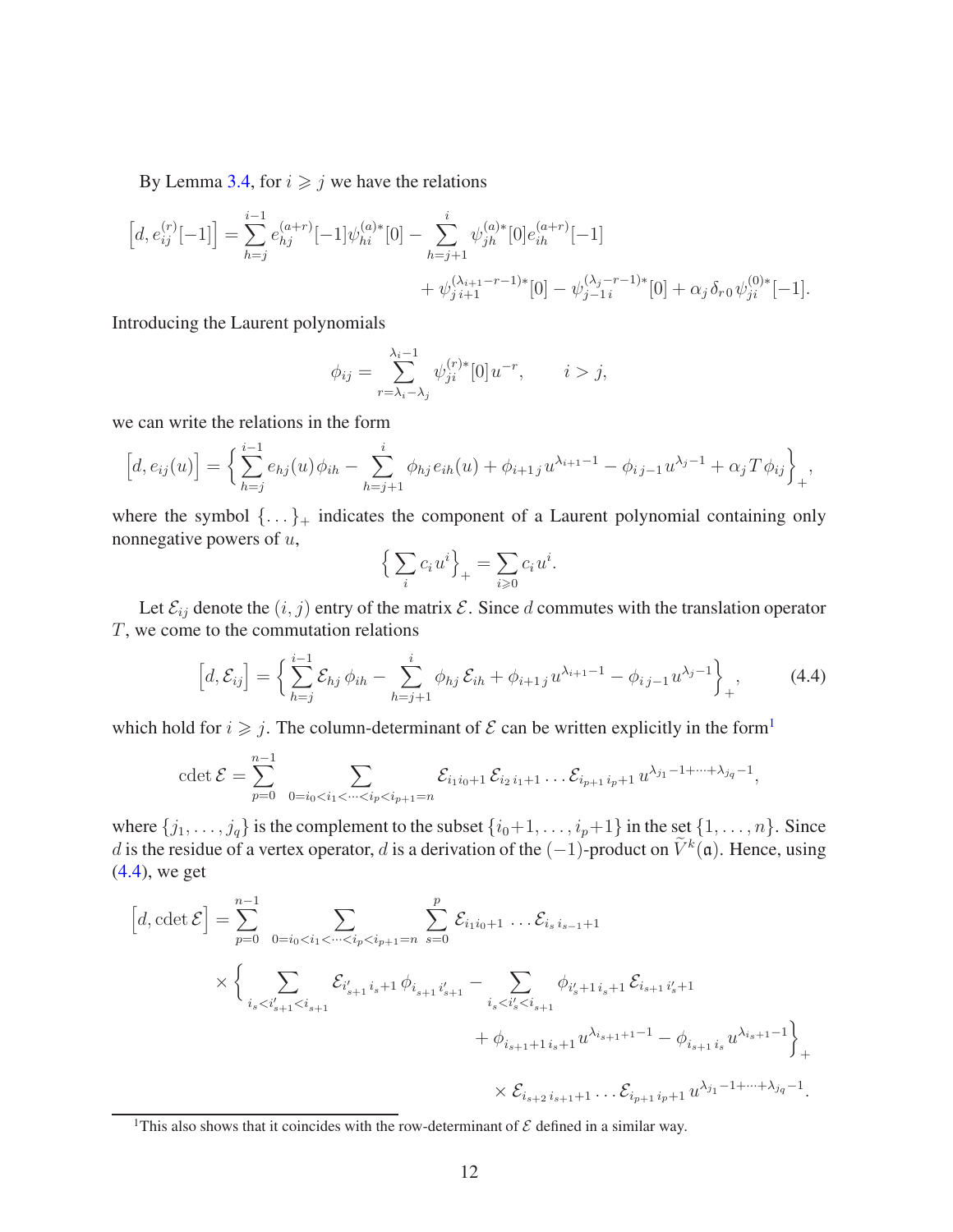Now apply the quasi-associativity property of the  $(-1)$ -product [\[12,](#page-15-8) Ch. 4],

$$
(a_{(-1)}b)_{(-1)}c = a_{(-1)}(b_{(-1)}c) + \sum_{j\geq 0} a_{(-j-2)}(b_{(j)}c) + \sum_{j\geq 0} b_{(-j-2)}(a_{(j)}c),
$$

to bring the expression to the right-normalized form, where the consecutive  $(-1)$ -products are calculated from right to left. Note that by Lemma  $3.3(i)$  the additional terms coming from the sums over  $j \geq 0$  annihilate the vacuum vector because all arising commutators involve elements with distinct subscripts.

Regarding the above expansion of  $[d, \text{cdet }\mathcal{E}]$  as written in the right-normalized form, observe that if we ignore all symbols  $\{\ldots\}_+$ , then it would turn into a telescoping sum and so would be identically zero.

As a next step, for a fixed value  $l \in \{1, ..., n\}$  consider the terms in the expansion of [ $d$ , cdet  $\mathcal{E}$ ] containing the variable x with the powers at least  $n - l$ . Such terms can occur only in those summands where the cardinality of the subset  $\{i_0 + 1, \ldots, i_p + 1\}$  is at least  $n - l + 1$ . Therefore, the maximum value of the powers  $\lambda_{j_1} - 1 + \cdots + \lambda_{j_q} - 1$  of the variable *u* which occur in these terms in the expansion, equals  $\lambda_{n-l+2} + \cdots + \lambda_n - l + 1$ . This means that the coefficients of the powers of *u* exceeding  $\lambda_{n-l+2}+\cdots+\lambda_n-l$  can be calculated from the expansion [*d*, cdet  $\mathcal{E}$ ] with all symbols  $\{\ldots\}_+$  omitted. However, as we observed above, this expansion is identically zero. It is clear from [\(4.1\)](#page-9-1) that the degree of the polynomial  $w_l(u)$  equals  $\lambda_{n-l+1} + \cdots + \lambda_n - l$ so that the relations  $dw_l^{(r)}|0\rangle = 0$  hold for the parameters *r* and *l* satisfying the conditions of the theorem.

To show that the vectors  $w_l^{(r)}$  $\binom{n}{l}$  (0) are strong and free generators of  $W^k(\mathfrak{a})$ , consider the gradation on U( $t^{-1}\mathfrak{b}[t^{-1}]$ ) defined by setting the degree of  $e_{ij}^{(r)}[m]$  equal to  $j-i$ . It is clear from the formulas for the column-determinant  $\det \mathcal{E}$  that the lowest degree component of the vector  $w_l^{(r)}$  $\binom{r}{l}$   $\ket{0}$ with  $r = r' + \lambda_{n-l+2} + \cdots + \lambda_n - l + 1$  coincides with  $P_l^{(r')}$  $\int_l^{(r')}[-1] \, |0\rangle$  for all  $r' = 0, 1, \ldots, \lambda_{n-l+1}-1$ , as defined in [\(3.7\)](#page-9-2). Therefore, by the argument completing the proof of Theorem [3.2](#page-5-3) at the end  $\frac{1}{l}$  (*l*) coincides with the respective cocycle  $W_l^{(r)}$ of Sec. [3,](#page-5-4) the vector  $w_l^{(r)}$  $\frac{d}{dt}$ <sup>r</sup>  $\Box$ 

## 5 Miura map and Fateev–Lukyanov realization

Consider the affine Kac–Moody algebra  $\hat{\mathfrak{h}} = \mathfrak{h}[t, t^{-1}] \oplus \mathbb{C} K$  associated with h and the bilinear form defined in Sec. [2.1.](#page-2-3) Denote its generators by  $e_{ii}^{(r)}[m]$  with  $i = 1, \ldots, n$ , where *r* runs over the set  $0, 1, \ldots, \lambda_i - 1$  and *m* runs over  $\mathbb{Z}$ . The element *K* is central and the commutation relations are given by the OPEs

$$
e_{ii}^{(r)}(z)e_{jj}^{(s)}(w) \sim \frac{K \langle E_{ii}^{(r)}, E_{jj}^{(s)} \rangle}{(z-w)^2},
$$

where we set

$$
e_{ii}^{(r)}(z) = \sum_{m \in \mathbb{Z}} e_{ii}^{(r)}[m] z^{-m-1}.
$$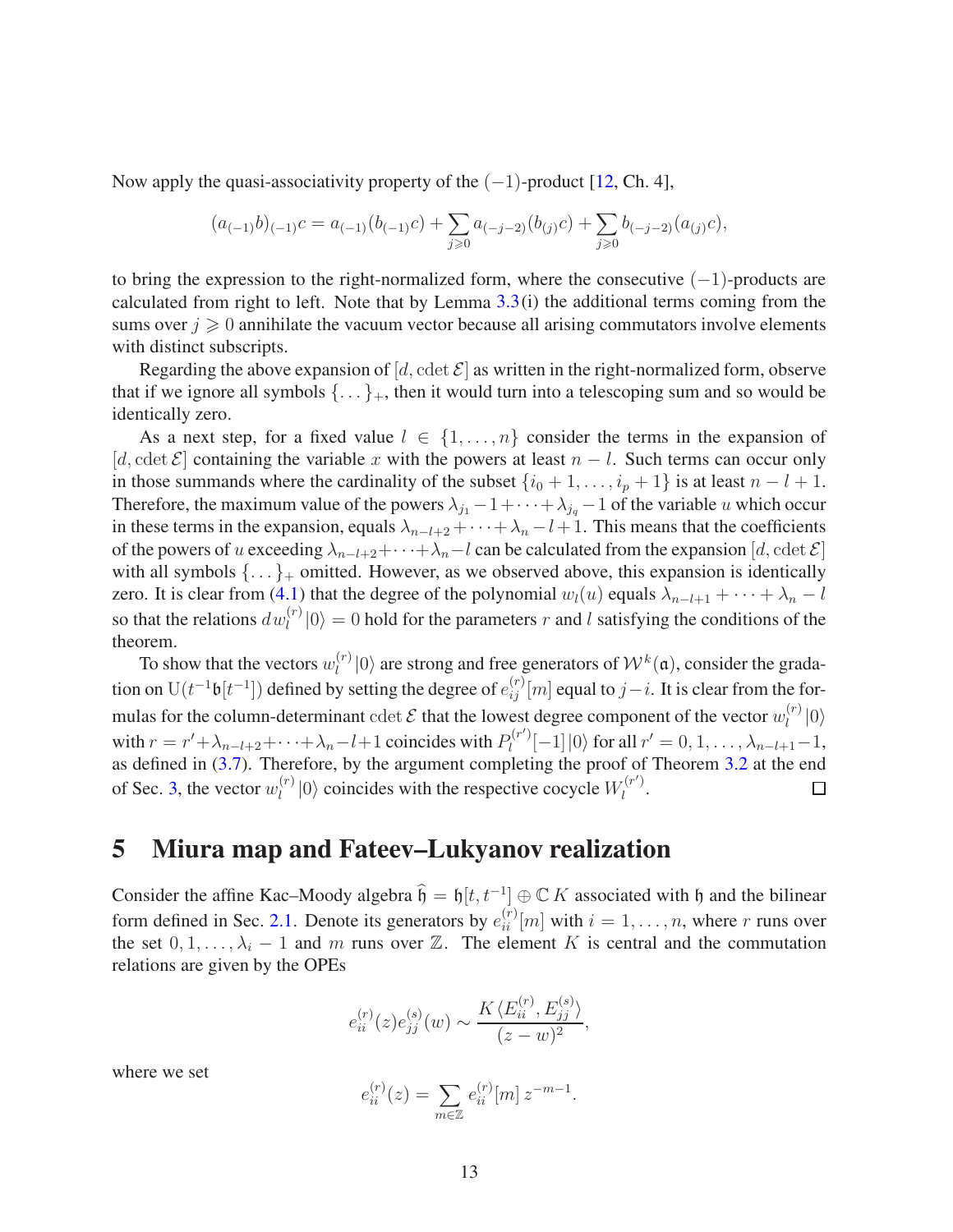Define the vacuum module  $V^{k+N}(\mathfrak{h})$  over the Lie algebra  $\hat{\mathfrak{h}}$  as the representation induced from the one-dimensional representation of  $\mathfrak{h}[t] \oplus \mathbb{C} K$  on which  $\mathfrak{h}[t]$  acts trivially and *K* acts as  $k+N$ . Then  $V^{k+N}(\mathfrak{h})$  is a vertex algebra with the vacuum vector  $|0\rangle$  and translation operator *T* defined as in [\(2.4\)](#page-3-1) for  $X \in \mathfrak{h}$ . Recalling the constants  $\alpha_i$  introduced in [\(3.4\)](#page-6-3), expand the product

<span id="page-13-0"></span>
$$
(x + \alpha_1 T + e_{11}(u)) \dots (x + \alpha_n T + e_{nn}(u)) = x^n + v_1(u) x^{n-1} + \dots + v_n(u)
$$
 (5.1)

and define the coefficients  $v_l^{(r)}$  $v_l(u) = \sum_r v_l^{(r)} u^r$ .

The particular case  $e = 0$  of the following proposition is the realization of the *W*-algebra  $W^k(\mathfrak{gl}_n)$  given by Fateev and Lukyanov [\[7\]](#page-14-1); see also [\[3\]](#page-14-9).

**Proposition 5.1.** *The elements*  $v_l^{(r)}$  $\binom{n}{l}$  (0) with  $l = 1, \ldots, n$  and  $r$  satisfying [\(4.2\)](#page-10-1) generate a subalgebra of the vertex algebra  $V^{k+N}(\mathfrak{h})$ , isomorphic to the W-algebra  $\mathcal{W}^k(\mathfrak{a})$ .

*Proof.* The Lie algebra projection  $b \rightarrow b$  with the kernel n<sub>−</sub> induces the vertex algebra homomorphism  $V^{k+N}(\mathfrak{b}) \to V^{k+N}(\mathfrak{h})$ . As we have seen in the previous section, the *W*-algebra  $W^k(\mathfrak{a})$  can be regarded as a subalgebra of the vertex algebra  $V^{k+N}(\mathfrak{b})$ . Hence, we get a vertex algebra homomorphism

$$
\Upsilon: \mathcal{W}^k(\mathfrak{a}) \to V^{k+N}(\mathfrak{h}),
$$

obtained by restriction, which we can call the *Miura map*; cf. [\[2,](#page-14-3) Sec. 5.9], [\[11,](#page-14-5) Sec. 15.4]. For the image of the column-determinant  $(4.1)$  we have

$$
\Upsilon
$$
 : cdet  $\mathcal{E} \mapsto (x + \alpha_1 T + e_{11}(u)) \dots (x + \alpha_n T + e_{nn}(u)).$ 

Therefore, the Miura images of the generators of  $W^k(\mathfrak{a})$  provided by Theorem [4.1](#page-10-2) are found by

$$
\Upsilon: w_l^{(r)}|0\rangle \mapsto v_l^{(r)}|0\rangle.
$$

It remains to verify that the Miura map is injective. For  $l = 1, \ldots, n$  and r satisfying [\(4.2\)](#page-10-1) introduce the Fourier coefficients  $w_l^{(r)}$  $\binom{r}{l}$  [*m*] by

$$
w_l^{(r)}(z) = \sum_{m \in \mathbb{Z}} w_l^{(r)}[m] z^{-m-1}.
$$

By Theorem [4.1,](#page-10-2) the monomials

$$
w_{l_1}^{(r_1)}[m_1] \dots w_{l_q}^{(r_q)}[m_q]|0\rangle, \qquad m_i < 0,\tag{5.2}
$$

with the factors ordered as in [\(3.8\)](#page-9-3), form a basis of  $W^k(\mathfrak{a})$ . Suppose that a certain linear combination *w* of these monomials belongs to the kernel of Υ. That is, the corresponding linear combination of their images is zero in the vertex algebra  $V^{k+N}(\mathfrak{h})$ . Then so is the linear combination of the components of the images of the top degree, regarded as elements of the symmetric algebra  $S(t^{-1}h[t^{-1}]) \cong gr V^{k+N}(h)$ , where we equip the vacuum module  $V^{k+N}(h)$  with the canonical filtration of the universal enveloping algebra. However, it follows from the proof of [\[17,](#page-15-6) Prop. 4.3] that the top degree components of the elements  $T^s v_l^{(r)}$  $\lambda_l^{(r)}$ , where  $s \geq 0$  and  $l = 1, \ldots, n$  with *r* satisfying conditions [\(4.2\)](#page-10-1), are algebraically independent. This implies that the linear combination *w* is zero. □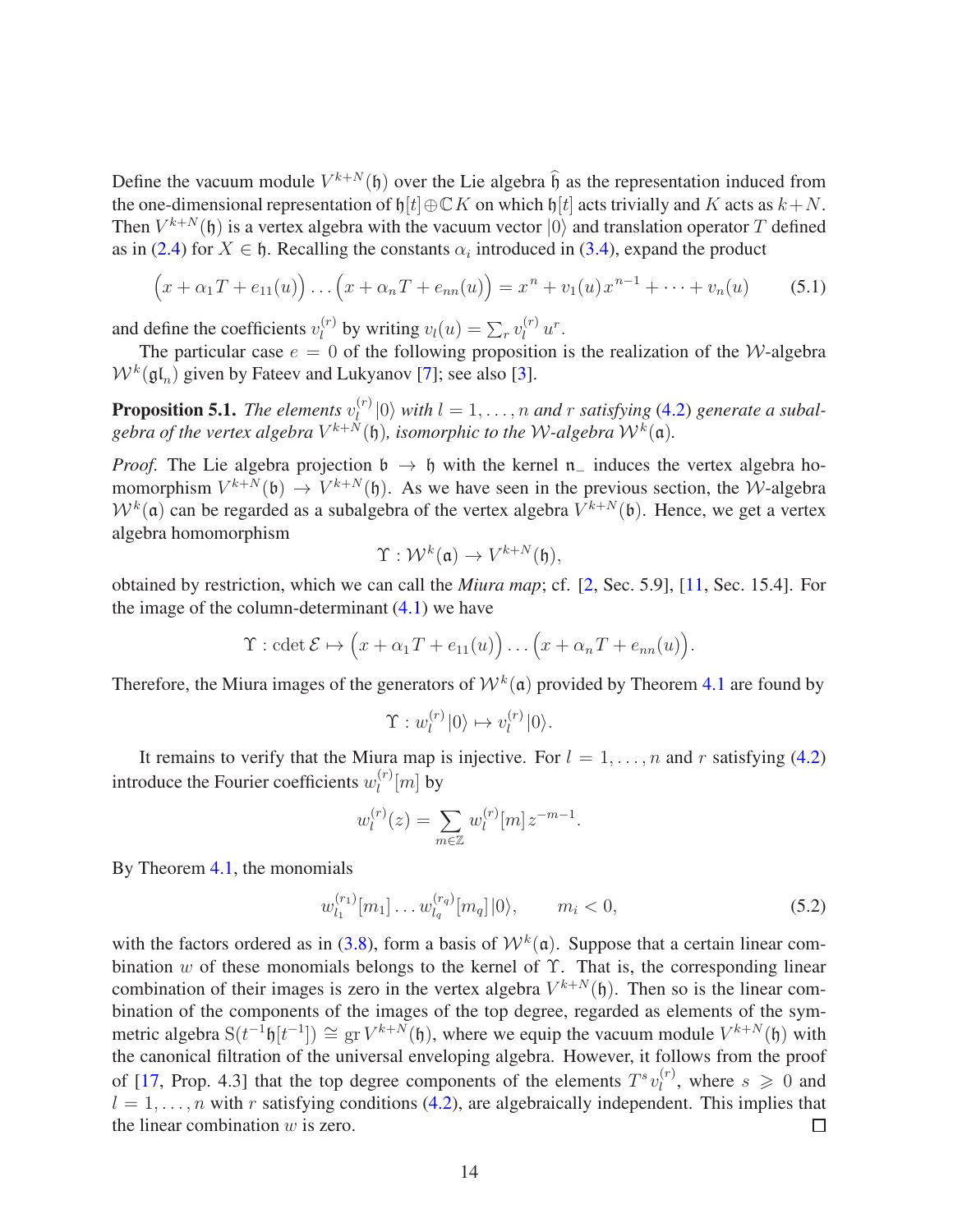At the critical level  $k = -N$  we have  $\alpha_i = -\lambda_i$  for all  $i = 1, \ldots, n$  so that the change of signs  $e_{ii}(u) \mapsto -e_{ii}(u)$  allows up to identify the coefficients in the expansion [\(5.1\)](#page-13-0) with the generators of the classical W-algebra  $W(\mathfrak{a})$  and with the generators of the center  $\mathfrak{z}(\hat{\mathfrak{a}})$  of the vertex algebra  $V^{-N}(\mathfrak{a})$  found in [\[16\]](#page-15-7) and [\[17,](#page-15-6) Sec. 4].

Corollary 5.2. *The* W*-algebra* W<sup>−</sup>*<sup>N</sup>* (a) *is a commutative vertex algebra and we have isomorphisms*

$$
\mathcal{W}^{-N}(\mathfrak{a}) \cong \mathfrak{z}(\widehat{\mathfrak{a}}) \cong \mathcal{W}(\mathfrak{a}).
$$

In the case  $e = 0$  we recover the corresponding result of [\[9\]](#page-14-6) in type A.

## <span id="page-14-2"></span>References

- <span id="page-14-3"></span>[1] T. Arakawa, *Representation theory of* W*-algebras*, Invent. Math. 169 (2007), 219–320.
- <span id="page-14-9"></span>[2] T. Arakawa, *Introduction to* W*-algebras and their representation theory*, in "Perspectives in Lie theory", pp. 179–250, Springer INdAM Ser., 19, Springer, Cham, 2017.
- <span id="page-14-8"></span>[3] T. Arakawa and A. Molev, *Explicit generators in rectangular affine* W*-algebras of type A*, Lett. Math. Phys. 107 (2017), 47–59.
- <span id="page-14-4"></span>[4] T. Arakawa and A. Premet, *Quantizing Mishchenko–Fomenko subalgebras for centralizers via affine* W*-algebras*, Trans. Moscow Math. Soc. 78 (2017), 217–234.
- <span id="page-14-10"></span>[5] P. Bouwknegt and K. Schoutens, W*-symmetry in conformal field theory*, Phys. Rep. 223 (1993), 183–276.
- <span id="page-14-1"></span>[6] J. Brown and J. Brundan, *Elementary invariants for centralizers of nilpotent matrices*, J. Aust. Math. Soc. 86 (2009), 1–15.
- <span id="page-14-0"></span>[7] V. A. Fateev and S. L. Lukyanov, *The models of two-dimensional conformal quantum field theory with*  $Z_n$  *symmetry*, Internat. J. Modern Phys. A 3 (1988), 507–520.
- <span id="page-14-6"></span>[8] B. Feigin and E. Frenkel, *Quantization of the Drinfeld–Sokolov reduction*, Phys. Lett. B 246 (1990), 75–81.
- [9] B. Feigin and E. Frenkel, *Affine Kac–Moody algebras at the critical level and Gelfand– Dikii algebras*, Internat. J. Modern Phys. A 7, Suppl. 1A (1992), 197–215.
- <span id="page-14-7"></span><span id="page-14-5"></span>[10] E. Frenkel, *Langlands correspondence for loop groups*, Cambridge Studies in Advanced Mathematics, 103. Cambridge University Press, Cambridge, 2007.
- [11] E. Frenkel and D. Ben-Zvi, *Vertex algebras and algebraic curves*, Mathematical Surveys and Monographs, vol. 88, Second ed., American Mathematical Society, Providence, RI, 2004.